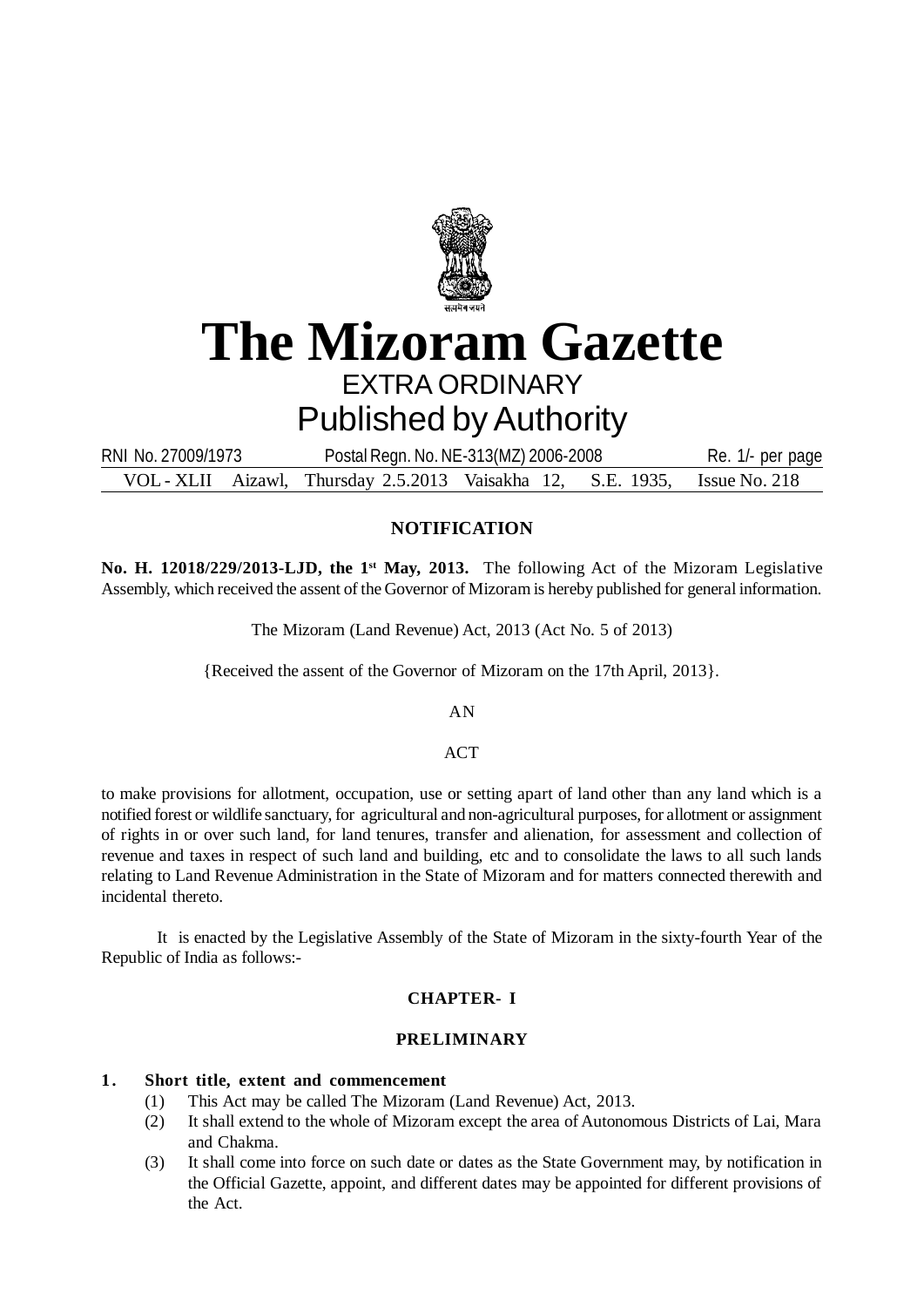## $Ex-218/2013$  - 2 -

## **2. Definitions**

In this Act, unless there is something repugnant to the subject or context,

- (1) "agriculture" includes horticulture, the raising of annual or periodical crops, or garden produce, planting and upkeep of orchards or plantation, dairy farming, poultry farming, live-stock breeding, grazing and pisciculture and the expression, "non-agriculture", shall be construed accordingly;
- (2) "agricultural land" means land which is used or is capable of being used for agricultural purposes and includes land under homesteads occupied for residential purposes in connection with agricultural holdings and the expression, "non-agricultural land", shall be construed accordingly;
- (3) "allotment" means allocation or apportionment of land or part of it to a specific person or body of persons having legal entity known as the allottee by the State Government or the competent authority in this behalf;
- (4) "apartment" means and includes a part of property intended for any type of independent use including one or more floors (on part or parts thereof) in a building or buildings intended to be used for residence including group housing on co-operative basis, office, practice of any profession or carrying on of any occupation, trade or business or for other type of independent use and with a direct exit to a public street, road, or highway or to a common area leading to such street, road or highway ;
- (5) "apartment number" means the number, letter or combination thereof designating the apartment in the Land Settlement (Apartment) Certificate;
- (6) "apartment owner" means the person or persons owning an apartment and an undivided interest in the common areas and facilities in the percentage specified in the Land Settlement (Apartment) Certificate and includes an outright purchaser or a hire purchase allotee of such apartment and undivided interest;
- (7) "arrears of land-revenue" means land-revenue which remains unpaid after the date on which it becomes payable;
- (8) "benami transaction" : or "transaction in benami" means any transaction defined as such in the Benami Transaction (Prohibition) Act, 1988 (Central Act no. 45 of 1988);
- (9) "boundary" means the limits, dividing lines or partitioning of two adjoining or contiguous pieces of land;
- (10) "building" means a house, out house or other roofed structure whether masonry, brick, wood, mud, metal or any other material whatsoever but does not include a tent or other portable and temporary shelter;
- (11) "Certificate of Land Settlement" or "Land Settlement Certificate" means a certificate granted under section 11 of the Mizo District (Land and Revenue) Act, 1956 or section 4(2) of the Mizo District (Agricultural Land) Act, 1963, as adapted and includes a similar certificate issued under this Act;
- (12) "Collector" means the Deputy Commissioner of a district and includes an Additional Deputy Commissioner or any other officer appointed by the State Government to exercise and perform all or any of the functions of a Collector under this Act;
- (13) "Common Areas and Facilities" unless and otherwise provided in the Certificate of Land Settlement (Apartment) means –
	- (a) land on which a building is located;
	- (b) the foundations, columns, girders, beams, supports, main walls, roofs, halls, corridors, lobbies, stairs, stairways, terrace, compound walls, fire escapes, wells, dumps and entrances and exits of the building ;
	- (c) the basement, cellars, yards, gardens, parking areas and storage spaces;
	- (d) the premises for looking after of caretaker or persons employed for maintenance of the property;
	- (e) water supply, sewerage and drainage connections and the installations of other services like power, light gas, hot and cold water heating, refrigerator, air conditioning and incinerating;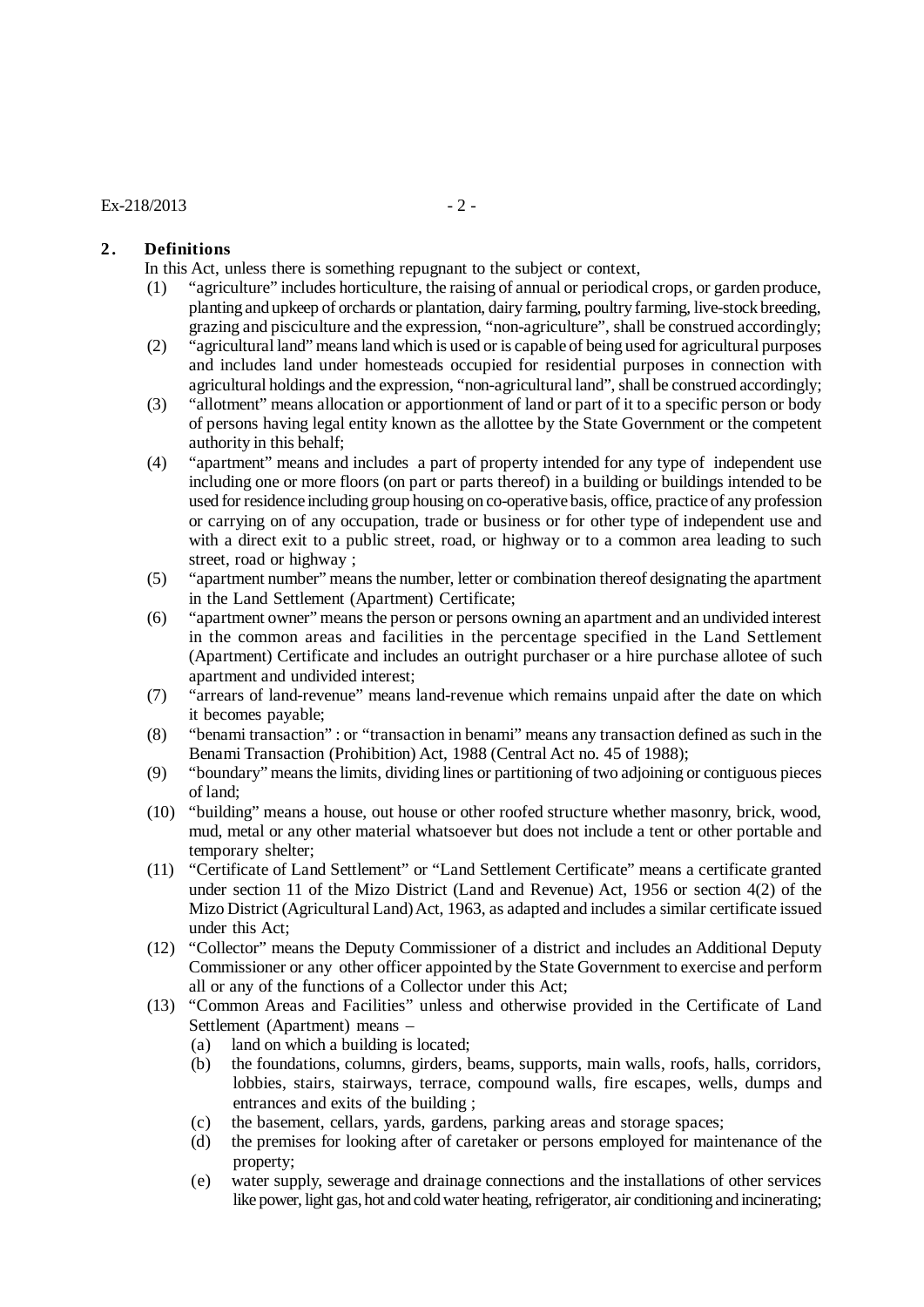- (f) the elevators, tanks, pumps, motors, fans, compressors, ducts and in general all apparatus and installations existing for the common use;
- (g) such other community and commercial facilities as may be prescribed and
- (h) all other parts of the property necessary or convenient to its existence, maintenance and safety, or normally in common use;
- (14) "competent authority", in relation to any provision, means any officer appointed by the State Government to be the competent authority for the purpose of that provision under this Act;
- (15) "Deputy Commissioner" means a Deputy Commissioner of a district;
- (16) "Domicile of the State" or "domiciled in the State", with reference to the State of Mizoram, means any resident of the State, whose family has been residing in Mizoram prior to  $26<sup>th</sup>$ January, 1950;
- (17) "Family" means persons such as parents, children and descendants including servants who live in one house and use common kitchen;
- (18) "farm" means a tract of land forming a single property and devoted to cultivation of land and growing agricultural and horticultural crops including trees and bamboos, raising livestock or aquatic animal and production of dairies and allied activities;
- (19) "holding" means a parcel of land separately assessed to land revenue;
- (20) "improvement," in relation to any land, means any work or product of work which materially adds to the value of the land and which is suitable to the land and consistent with the character thereof.
- (21) "land" means broadly any ground, soil or earth, whether covered or not, and which is or may be utilized for agricultural or non-agricultural purposes or purposes subservient thereto and includes benefits to arise out of such land, and things attached to the earth or permanently fastened to anything attached to the earth;
- (22) "land-holder" means holder of a parcel of land or a proprietor of land, who is responsible for the payment of land revenue;
- (23) "land revenue" means any revenue assessed by the State Government on the land and includes any tax assessed in lieu of land revenue or all moneys described as premium, rent, lease, money, charge, fee, cess or in any other manner, in any enactment, contract or similar instruments;
- (24) "local authority" means a Municipal Board/Council, any Urban Development Authority, Town Committee, Land Advisory Committee, Local Council or Village Council;
- (25) "mutation" means the process of change or alteration or substitution of the name of the previous land owner to the name of the new land owner;
- (26) "Official Gazette" means the Mizoram Gazette;
- (27) "person" includes an individual, a firm, a Company or an association or a body of individuals whether incorporated or not;
- (28) "premium" means a lump sum amount of money paid as a consideration for the allotment of land;
- (29) "prescribed" means prescribed by rules made under this Act;
- (30) "private market" shall be deemed to be synonymous with the expression "bazaar" and shall mean;-
	- (i) a place where persons assemble for the sale of or the purpose of exposing for sale of meat, fish, fruits, vegetables, livestock or any other articles or food or a perishable nature, whether or not there is any collection of shops or warehouses or stalls for the sale of other articles in such place, or
	- (ii) any place of trade or business other than a place referred to in sub-clause (i) where there is a collection of shops or warehouses or stalls;
- (31) "Public Investment Board" means Mizoram Public Investment Board constituted for screening and clearing proposals for using land for industrial purposes or for setting up of public institutions namely:- schools, colleges, hospitals, or for contract farming;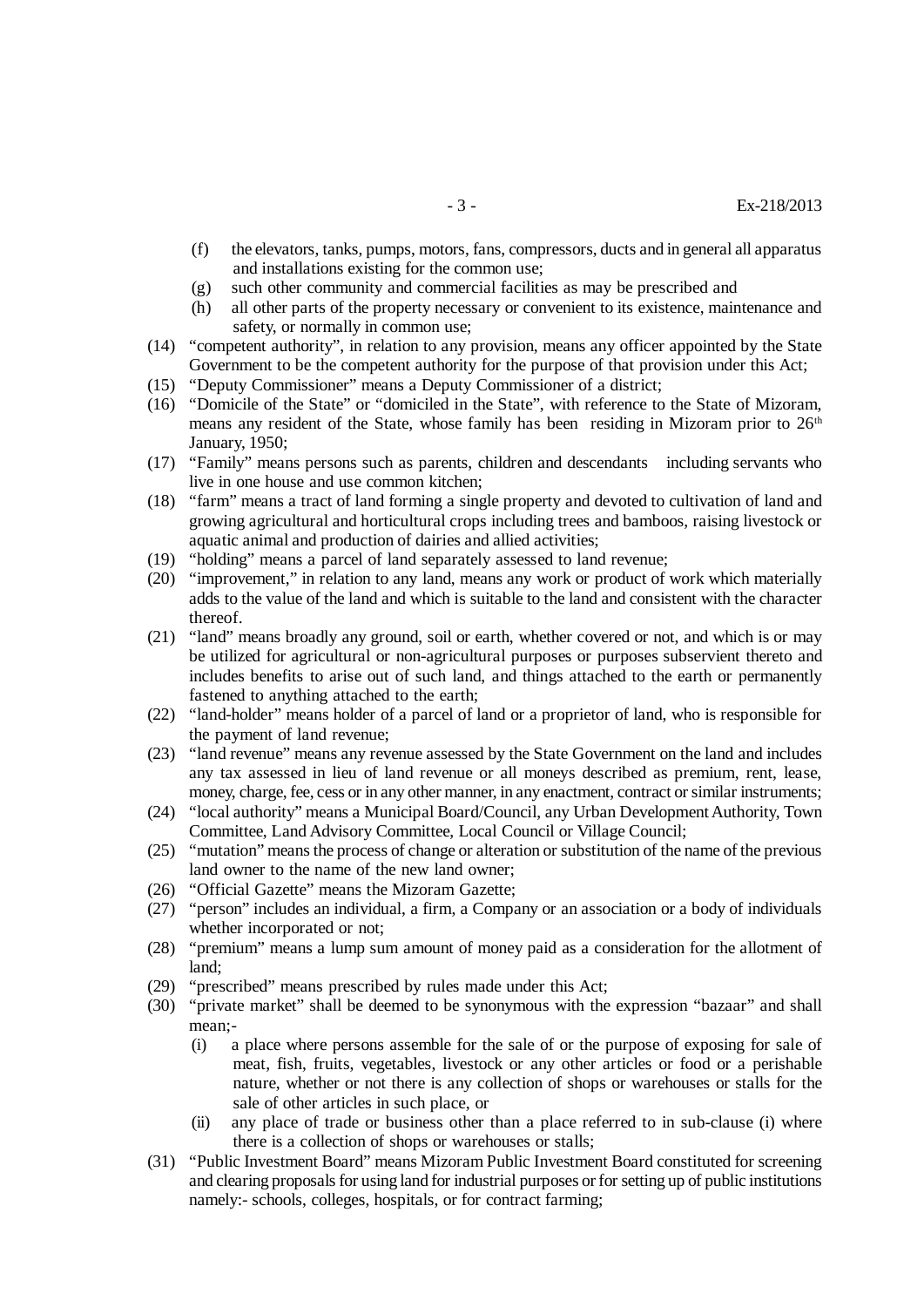#### $Ex - 218/2013$  - 4 -

- (32) "public place" means any place which is open to the common use and enjoyment of the public, whether it is actually used or enjoyed by the public or not, and includes a common space meant for public use;
- (33) "public purpose" shall have the same meaning as defined in clause (f) of section 3 of the Land Acquisition Act, 1894 as amended from time to time;
- (34) "rent" means whatever is lawfully payable in cash or in kind, partly in cash and partly in kind, whether as a fixed quantity of produce or as a share of the produce, on account of the use or occupation of land or on account of any right in land but shall not include land revenue;
- (35) "Reserved Forest" means any area which is surveyed and notified as such under the Assam Forest Regulation, 1891 or under the Mizo District (Forest) Act, 1955 or under any other law for the time being in force in the area in question;
- (36) "Revenue Officer" means an officer of any rank whosoever appointed under or employed for the purposes of this Act;
- (37) "Settlement Officer" means a Settlement Officer appointed under the Mizoram (Land Survey and Settlement Operation) Act, 2003 (No. 4 of 2003) as amended from time to time;
- (38) "shop" means any premises where any trade or business is carried on and where services are rendered to customers;
- (39) "stall" means a small shop with an open front where people sell things in it at a market or any other place;
- (40) "State" means the State of Mizoram;
- (41) "State Government" or "Government" means the Government of Mizoram;
- (42) The expressions 'Survey', 'Survey mark' and 'Survey Officer' shall have the same meaning as respectively assigned to these under the Mizoram (Land Survey and Settlement Operation) Act, 2003 (No. 4 of 2003) as amended from time to time;
- (43) "tax" means a sum of money collected by the collecting authorities at the rate fixed by the Government from time to time from the domicile of the State of Mizoram excluding the areas of the Autonomous District Council on account of living in Mizoram and the owner of building or apartment let out for residential and other purposes;
- (44) "Town" means a village or group of villages where allotment of sites for residential and non residential purposes reserved for the Government which may be notified in Official Gazette from time to time;
- (45) "Tribal" means a person who belongs to one of the Scheduled Tribes for the State of Mizoram and specified as such by an order or orders made by the President of India under Article 342(1) of the Constitution of India in so far as the specification pertains to Mizoram;
- (46) "Tribunal" means a Revenue Tribunal constituted under this Act and for the purposes of this Act;
- (47) "Vacant Land" means any land which has not been allotted to anyone, whether occupied or un-occupied and over which nobody has acquired any right under the Act, but shall not include any land within any surveyed and notified forest or wildlife sanctuary and any land comprising any Government or public road;
- (48) The expressions, 'Village', 'Village Council' and 'Village Council President', shall have the same meaning respectively as assigned to each of these under the Lushai Hills District (Village Councils) Act, 1953 as amended from time to time, and declared as a revenue village under the provisions of the Mizoram (Land Survey and Settlement Operation) Act, 2003 and the rules made thereunder.
- (49) "Year" means a year commencing on the first day of April.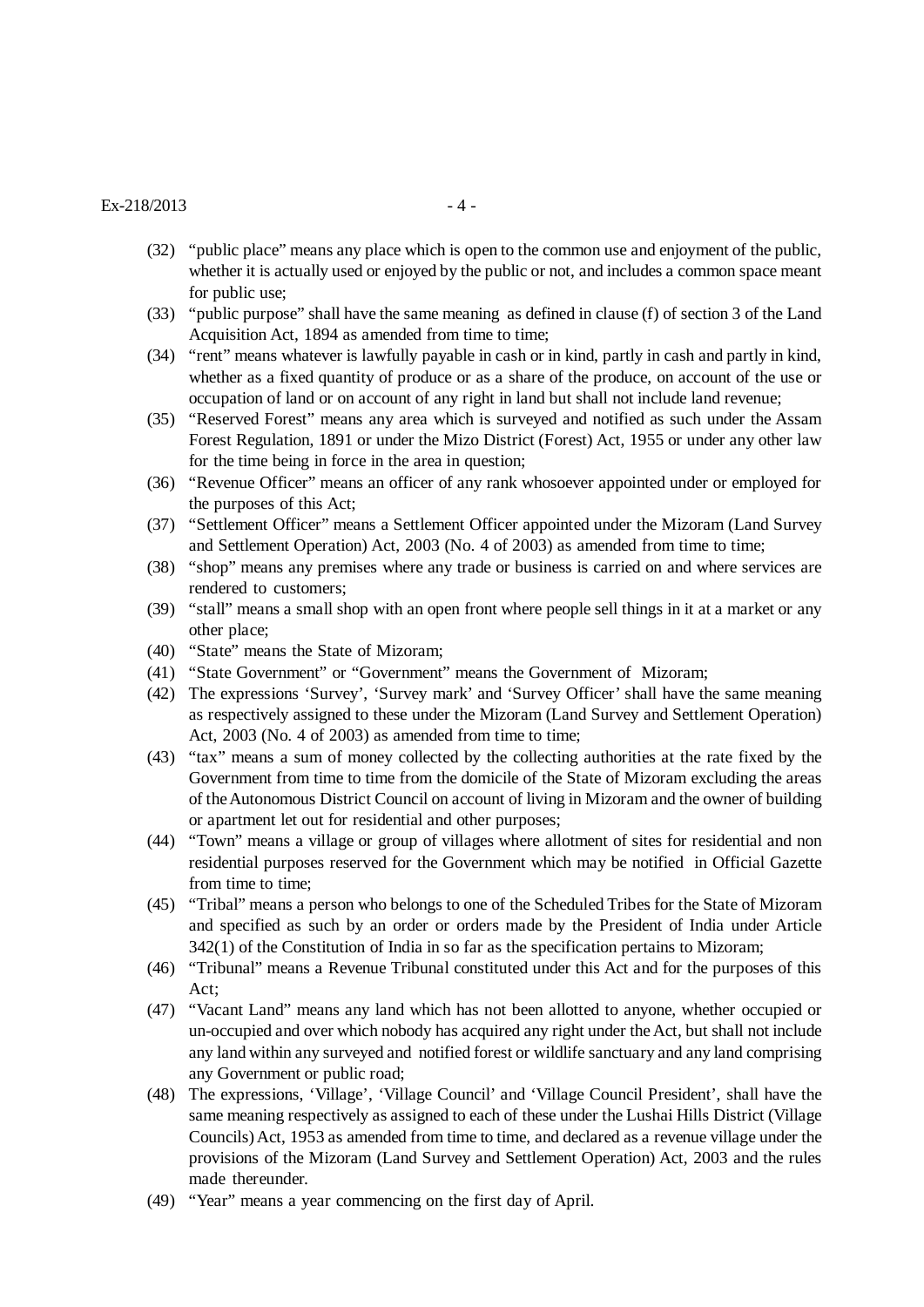## **CHAPTER – II**

# **REVENUE DIVISIONS, REVENUE OFFICERS, THEIR APPOINTMENT AND POWERS.**

#### **3**. **Chief Controlling Authority**

The State Government shall be the Chief Controlling Authority in all matters relating to land allotment and land revenue administration under this Act.

Provided that under the overall supervision of the Chief Controlling Authority, the Director of Land Revenue and Settlement shall function as the Controller of Land Records for the purposes of this Act.

#### **4 . Power to create, alter or abolish revenue divisions, districts, sub-divisions**

The State Government may, by notification in the official Gazette, divide the area to which this Act extends into one or more revenue divisions, and may similarly divide any division into districts, any district into Sub-divisions, any sub-division into circles and circles into villages, and may create as such, alter the limits of, amalgamate, or abolish any such divisions, districts, sub-divisions, circles or villages.

## **5 . Procedure for constitution, abolition, etc. of Revenue divisions, districts, sub-divisions, circles or villages**

Before the publication of any notification under Section 4 declaring any area to be a revenue division, district, sub-division, circle or village or altering the limits of any division, district, sub-division, circle or village, or abolishing any division, district, sub-division, circle or village, the State Government shall publish in the Official Gazette or in such manner as may be prescribed, a notice of the proposal inviting objections or suggestions, if any, from the general public of the area and shall take into consideration any objections or suggestions on such proposal, after giving reasonable opportunities of hearing to the persons or public so interested.

#### **6 . Appointment of Revenue Officers**

- (1) The State Government or such Officer as may be authorized by the Government in this behalf, may, by notification in the Official Gazette, appoint the following classes of Revenue Officers, namely–
	- (a) Revenue Commissioner for the whole of the State or a division as it may consider necessary and as many Joint Commissioners (Revenue) and Assistant Commissioners (Revenue) as may be necessary;
	- (b) Collector for each district and as many Additional Collectors, Deputy Collectors and Assistant Collectors as it may consider necessary;
	- (c) Director of Land Revenue and Settlement for the whole of the State and as many Additional Director(s), Joint Director(s), Deputy Director(s) and Assistant Director(s) as it may consider necessary;
	- (d) Settlement Officer for each district and as many Additional Settlement officers, Deputy Settlement officers and Assistant Settlement Officers as it may consider necessary;
	- (e) Sub-divisional Officer (Revenue) for each sub-division and as many Assistant Collectors and Assistants as it may consider necessary;
	- (f) Revenue Circle Officer, for each Revenue Circle
- (2) The Revenue officers so appointed shall be responsible to maintain and preserve all landrecords in writing as well as in digitalized formats.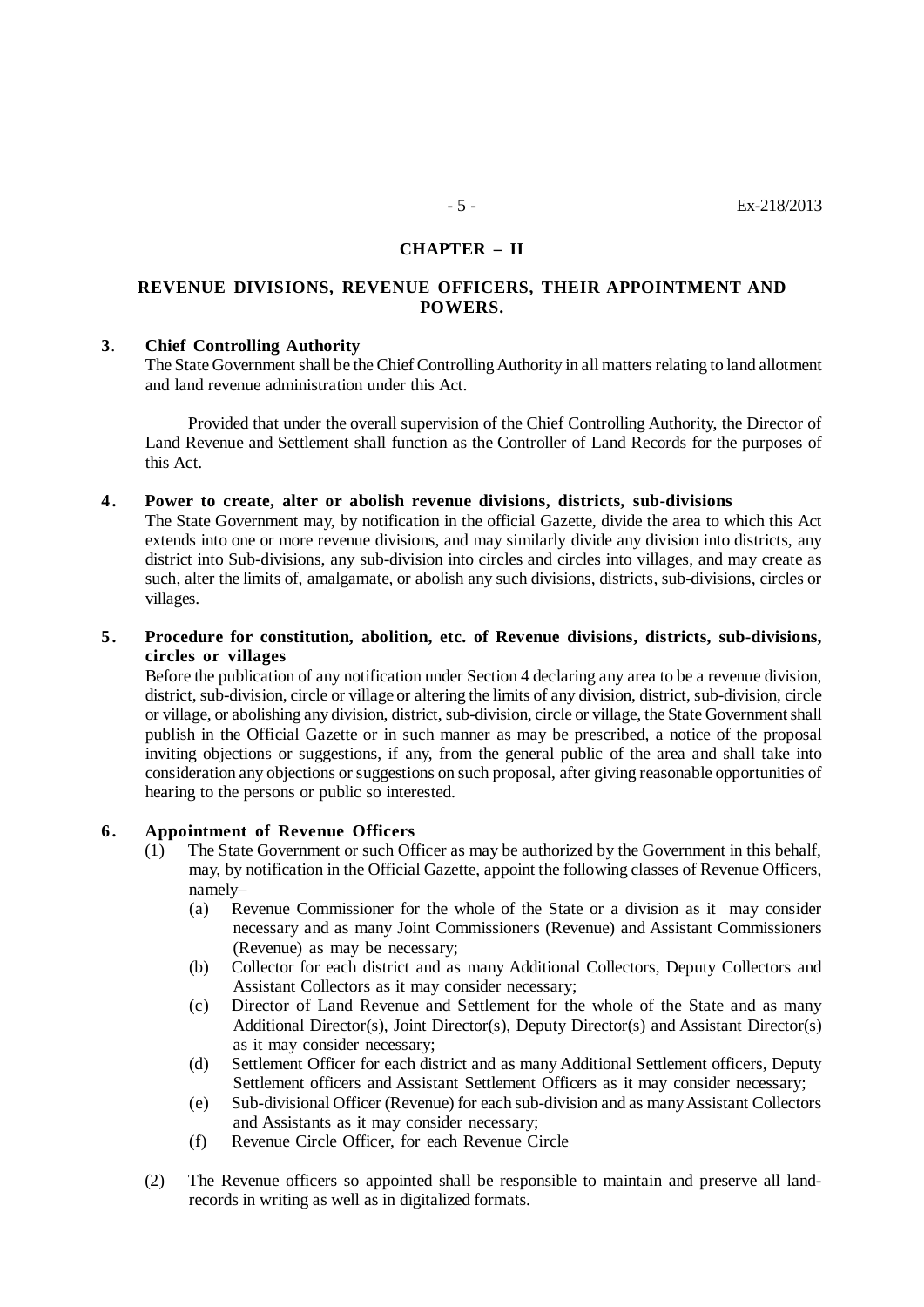## $Ex - 218/2013$  - 6 -

## **7 . Revenue Commissioner, Director, Collector and Other Revenue Officers**

- (1) Subject to over-all control of the State Government, the Revenue Commissioner shall be the Chief Revenue Officer of the State and shall exercise such powers and discharge such duties as are conferred on or vested in him under this Act.
- (2) The Director of Land Revenue and Settlement shall be in charge of all matters of direction and implementation of the policies of the Government relating to land administration, settlement of land and collection of land revenues throughout the State and shall in respect thereof exercise all such powers and discharge all such duties as are conferred on or vested in him under this Act.
- (3) Each revenue district shall be placed under the charge of a Collector or Settlement Officer or Assistant Settlement Officer who shall be in charge of the revenue administration of the district and exercise such powers and discharge such duties of a collector as are conferred on or vested in him under this Act.
- (4) Each Revenue Sub-division shall be placed under the charge of a Sub-divisional Officer (Revenue) who shall be designated as Deputy Collector of the Sub-division or Assistant Settlement Officer who shall exercise such powers and discharge such duties as are conferred on or vested in him under this Act.
- (5) All other Revenue officers shall exercise such powers and perform all such duties for the purposes of this Act, as may be specified by the State Government by notification in the Official Gazette.
- (6) Each Revenue Circle shall be placed under the charge of a Revenue Circle Officer who shall be assisted by as many as Revenue Inspectors who shall exercise such powers and discharge such duties as are conferred on or vested in him under this Act.
- (7) Each Revenue Village may have Revenue Assistant who shall maintain and update all such revenue registers, accounts and records as may be prescribed by the government from time to time.
- **8 . Exercise of Powers of Settlement Officer or Survey Officers or Revenue Officers** The State Government may vest any Revenue officer with all or any of the powers of a Settlement Officer or a Survey Officer under the Mizoram (Land Survey and Settlement Operation) Act, 2003 within such limits, restrictions and for such period, as it may think fit.

## **9 . Subordination of Revenue Officers**

- (1) All Revenue officers shall be subordinate to the Revenue Commissioner and all Revenue officers in the district, sub-division and Circle shall be subordinate to the Collector or Director or the Sub-divisional officer or Settlement Officer as the case may be.
- (2) All Revenue officers in the Directorate of Land Revenue and Settlement shall be subordinate to the Director, Land Revenue and Settlement.

#### **10. Combination of Offices**

It shall be lawful for the State Government to appoint one and the same person to any two or more of the offices provided for in this Act, to make any appointment by virtue of office already held and also to confer on any officer of the Government all or any of the powers and duties of any of the Revenue officers including the Collector.

#### **11. Seals**

The State Government shall, from time to time, by notification in the official Gazette, specify the Revenue Officers or Settlement Officers who shall use a seal and also the size and description of the seal which each such officer shall use.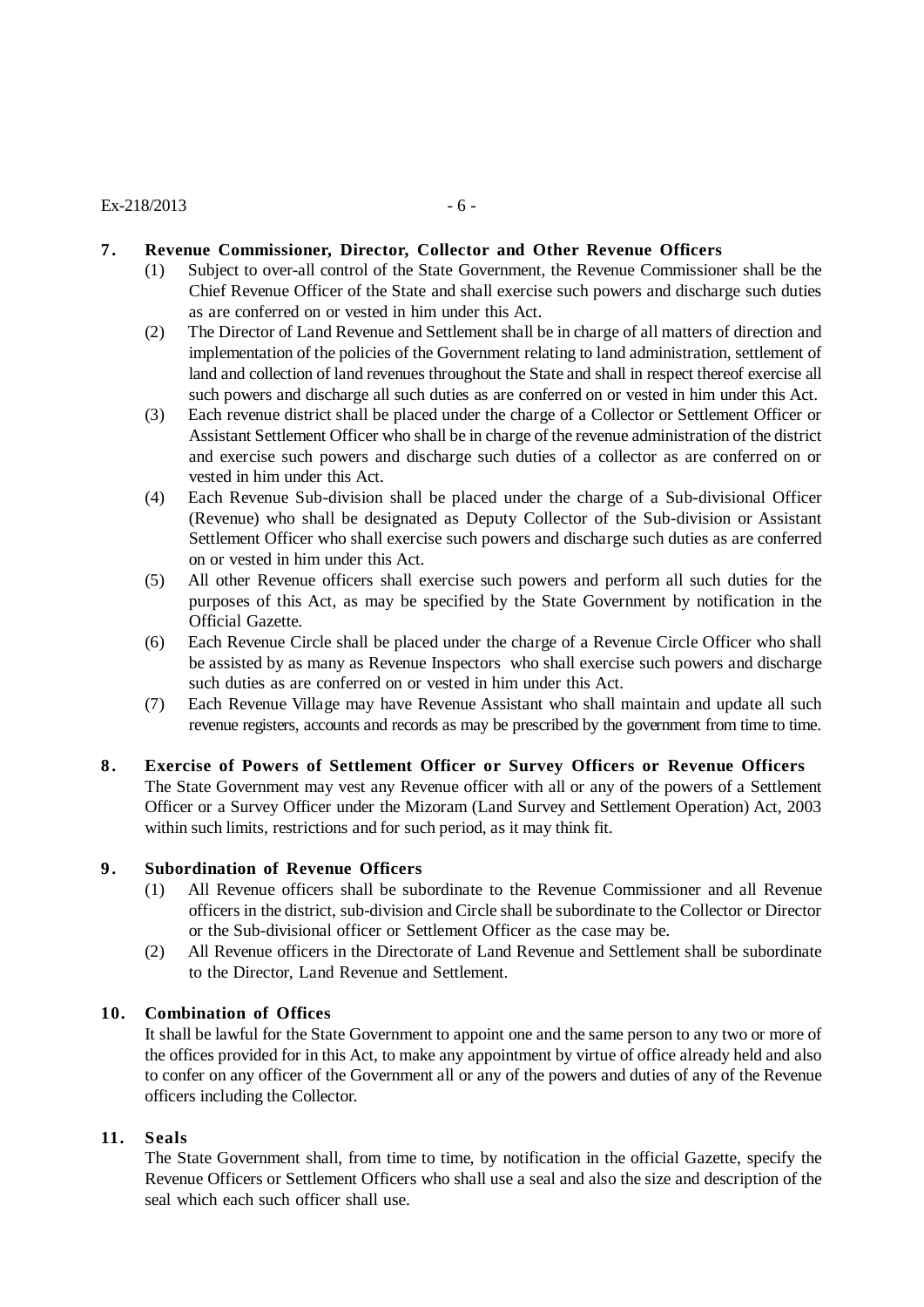#### **CHAPTER – III**

## **CONTROL AND POWERS OVER THE LAND**

#### **12. Title of the State Government over land etc**.

- (1) All lands, public roads, streets, lanes and paths, bridges, ditches, dikes and fences, the bed of rivers, streams, nallas, lakes and tanks and all canals and water courses and all standing and flowing water and all land including notified and surveyed forest area, wherever situated, which are not the property of any individual or of such group of persons or any juristic person legally capable of holding property except in so far as any rights of such person as may be established in or over the land as provided in any law for the time being in force, are hereby declared to be, with all absolute right, title, interest and possession in or over the same or appurtenant thereto, shall be the property of the State Government.
- (2) Where any property or any right in or over any such property is claimed by or on behalf of the Government or by any person against the State Government and the claim is disputed, it shall be lawful for the Settlement Officer of the district concerned, after all reasonable inquiry, to pass an order deciding the claim provided that any party disputing the title to such land as per sub-section (1) must refer the dispute to the Settlement Officer concerned within one month on the date of commencement of this Act, failing which the party's claim, if any, shall be barred by the principle of waiver.
- (3) Any person aggrieved by an order made under sub-section (2) may prefer an appeal to the appellate authority within a period, as may be specified from the date of such order and the decision of the Tribunal shall be binding on the parties.
- (4) Unless or otherwise it is expressly provided in terms of a grant made by the Central Government or the State Government, as the case may be, and subject to the provisions of any law or laws made by the Parliament in this regard, the right to mines, quarries, minerals and mineral products including mineral oil, natural gas and petroleum shall vest in the State Government, and it shall have all the powers necessary for the proper enjoyment of such rights.

Explanation : For the purposes of these provisions mineral includes any sand or clay which the State Government may declare to have a commercial value or to be required for any public purpose.

# **13. Right to trees etc**.

All natural trees and plants, or planted and raised by the side of any notified public road or path or on any public place or space having been so notified under any law for the time being in force, shall vest in the Government and shall be the Government property on extinction of any other's rights whatsoever, on and from the commencement of this Act.

## **14. Assignment of land for special purposes and economic programmes**

(1) The State Government may set apart any land for any special purposes including bamboo farming, oil palm cultivation, tung cultivation, contract farming, or any other commercial farming duly approved by appropriate authority, for development of industrial area, for the purposes of special housing projects under any approved Central or State Scheme, for compensatory forest, for development of a village, town or city, or for the purposes ancillary thereto, or for any other public purposes as may be prescribed, and such lands so assigned specially shall not be used otherwise than for such purposes without expressed sanction of the Government.

Provided that except land for compensatory forest, land for development of a village, a town or a city, land assigned to under sub section

(1) shall be on lease basis.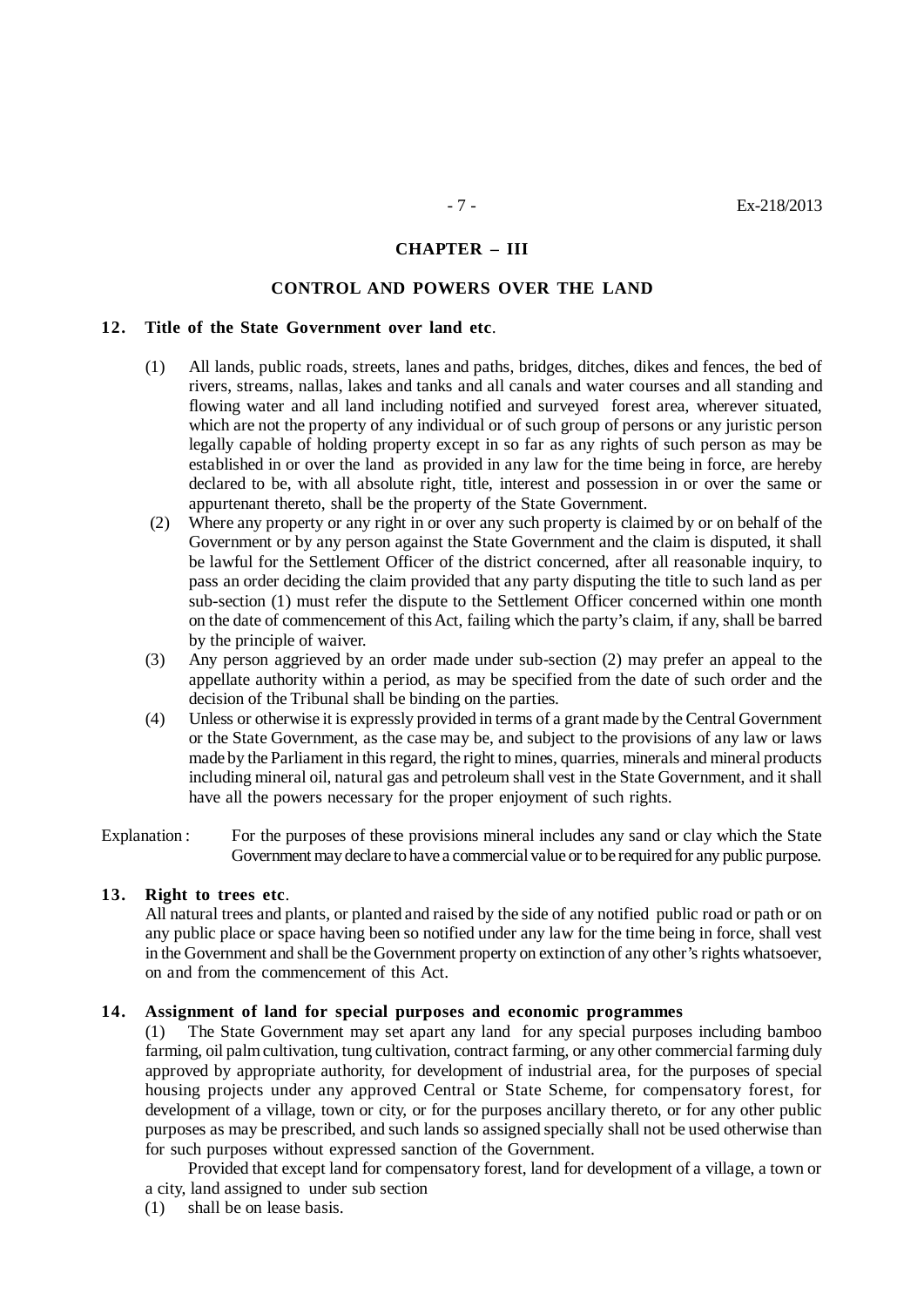## $Ex-218/2013$  - 8 -

- (2) The right of grazing or pasturage on land shall extend only to the cattle of the village or villages for which such land has been set apart and reserved, and shall be regulated by rules made under this Act.
- (3) In a village where *jhum* cultivation is practiced, the Village Council concerned, subject to any rules or regulations in force in this respect, may allot land for any special economic programme, as an alternative to *jhum* cultivation, for a period of 1 (one) year at the first instance or as may be required. As far as possible, the land for such programmes shall be earmarked.

Provided that the Government may make guidelines regulating the manner of allotment of land for such special programmes.

#### **15. Right to Fisheries**

State Government may, by notification, declare any collection of water, running or stagnant, to be a fishery and no right in any fishery so declared shall be deemed to have been acquired by any person or group of persons, after the commencement of this Act, except as provided in the rules made under this Act.

#### **16. Allotment of land**

- (1) The Government, subject to the availability of land free from all encumbrances and subject to appropriate recommendation of the "Site Allotment Advisory Board" as may be constituted by the Government from time to time or in separate proceedings, the Government may allot land belonging to the State Government as declared under section 12 of this Act, to the eligible person or persons as described in sub-section (16) of section 2 or sub-section (45) of section 2 of this Act in accordance with such other conditions as prescribed in Chapter IV to VI of this Act.
- (2) The Director or the Settlement Officer or the Assistant Settlement Officer, subject to appropriate recommendation of the Site Allotment Advisory Board as may be constituted from time to time and with prior approval of the State Government, shall have the power –
	- (a) to allot any such land for the purposes of any industry or shop and stall or stone quarry or for any purpose of public utility on such conditions as may be prescribed; or
	- (b) to allot land beyond the maximum ceiling limit of 60 bighas or 80268 square metres subject to the recommendation of the Mizoram Public Investment Board in a special case and public interest as the case may be, or;
	- (c) to entrust the management of any such land or any rights therein in writing to the Local Council or the Village Council, as the case maybe, for the purposes of supply reserves or any other public utility purposes for the related area, as may be prescribed.
- (3) No allotment of land of any nature for whatever use shall be made in areas that may cause public nuisance or that it is not in general public interest on grounds of public health, public safety and even public convenience.

## **17. Unauthorised Occupation of Land**

- (1) Any person who is found to occupy any land without lawful authority shall be regarded as a trespasser or encroacher and shall be evicted in accordance with the provisions of the Mizoram (Prevention of Government Land Encroachment) Act, 2001 as amended from time to time.
- (2) No right shall accrue to any person who encroach or trespass upon land without having any title conferred upon him by the competent authority. Payment of land revenue or taxes on such land will not entitle the encroacher any right or title to the property.

## **18. Diversion of Land**

(1) If any person holding land for any particular purpose chooses to divert such land or any part thereof for any other purpose, such person shall apply for permission to the Collector or the Settlement Officer or the Assistant Settlement Officer who may, subject to prior sanction of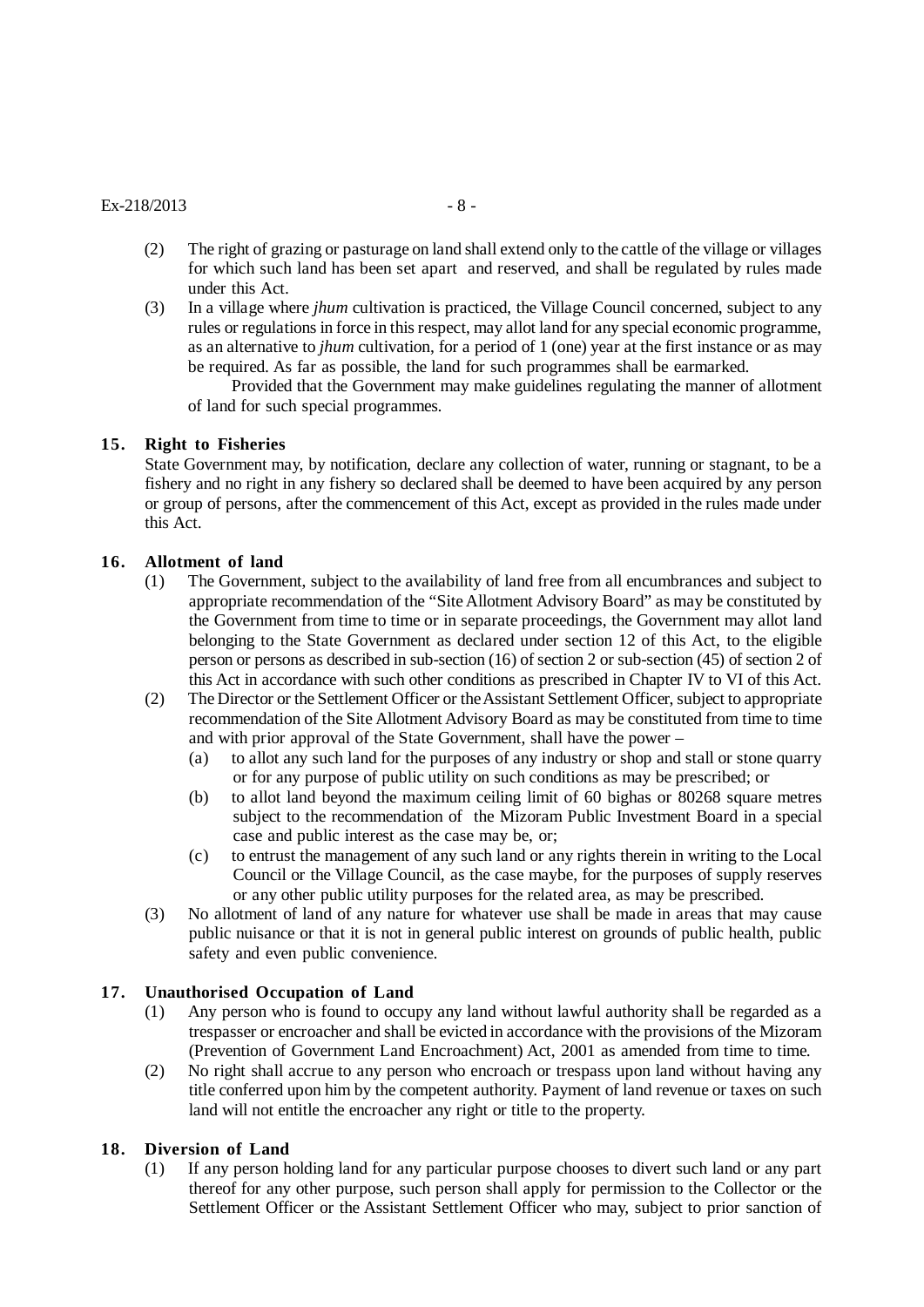the Government based on the recommendation of the Site Allotment Advisory Board concerned and the provisions of this Act and the rules made thereunder, refuse permission or grant it on such terms and conditions as it may think fit.

- (2) Permission to divert may be refused by the Government on the ground that the diversion is likely to cause a public nuisance or that it is not in the interest of the general public or it is against the provisions of this Act or any other law in force or that the holder is unable or unwilling to comply with the conditions that may be imposed under sub-section (3).
- (3) Conditions may be imposed on diversion for the following objects, namely, in order to secure the public health, public safety and public convenience, or to ensure availability of sufficient land in the area for the purposes of establishment of social infrastructure or for the purpose of agriculture including horticulture, and in the case of land which is to be used as building sites, in order to secure, in addition, that such diversion is in consonance with the plan of the area as notified under the Mizoram Municipalities Act, 2007 (Act No. 6 of 2007), or under the Aizawl Development Authority Act 2005 (Act No. 9 of 2005), or under the Mizoram Urban and Regional Development Act, 1990 (Act No. 12 of 1990), as the case may be.

#### **19. Penalty for using land for other purposes without permission**

- (1) If any land has been diverted or used for any other purpose without the permission as required under section 18, the Collector or the Settlement Officer or the Assistant Settlement Officer authorized or specified under the rules may summarily evict the land-holder or the person responsible for the diversion, from the land so diverted and any building or other construction erected thereon shall also, if not removed after such written notice issued by the Collector or the Settlement Officer or the Assistant Settlement Officer or such other officer as authorized may deem reasonable, be liable to forfeiture or summary removal. The land holder or the person responsible for the diversion shall also be liable to pay such penalty not less than Rupees one thousand per square metre, as the Collector or the Settlement Officer or the Assistant Settlement Officer or such other Officer may, subject to the rules made by the Government in this behalf, direct.
- (2) If any land held has been diverted for any other purpose in contravention of an order passed or a condition imposed under any of the foregoing sections, the Collector or the Settlement Officer or the Assistant Settlement Officer or such other Officer as authorized may serve a notice on the person responsible for such contravention, directing him, within a reasonable period to be stated in the notice, to use the land for its original purpose or to observe the condition, and such notice may require such person to remove any structure or to fill up any excavation, or to take such other steps as may be required in order that the land may be used for its original purpose, or that the condition may be satisfied. The Collector or the Settlement Officer or the Assistant Settlement Officer or such other Officer as authorized may also impose on such person a penalty not less than Rupees one thousand per square metre for such contravention, and a further penalty not less than Rupees one hundred for each day during which such contravention continues.
- (3) If any person, who is served with a notice under sub-section (2) fails to comply within the period stated in the notice for taking specific actions by the competent authority under that sub-section, the competent authority may itself take such steps or cause them to be taken including cancellation of allotment as provided in clause (e) of sub-section (1) of section 33 of this Act. Any cost incurred in the exercise shall be recoverable from such person in the same manner as an arrear of land revenue.

#### **20. Relinquishment**

(1) Subject to any rules that may be made under this Act, a land holder may relinquish his rights in respect of any land in his possession in favour of Government by giving a notice in writing to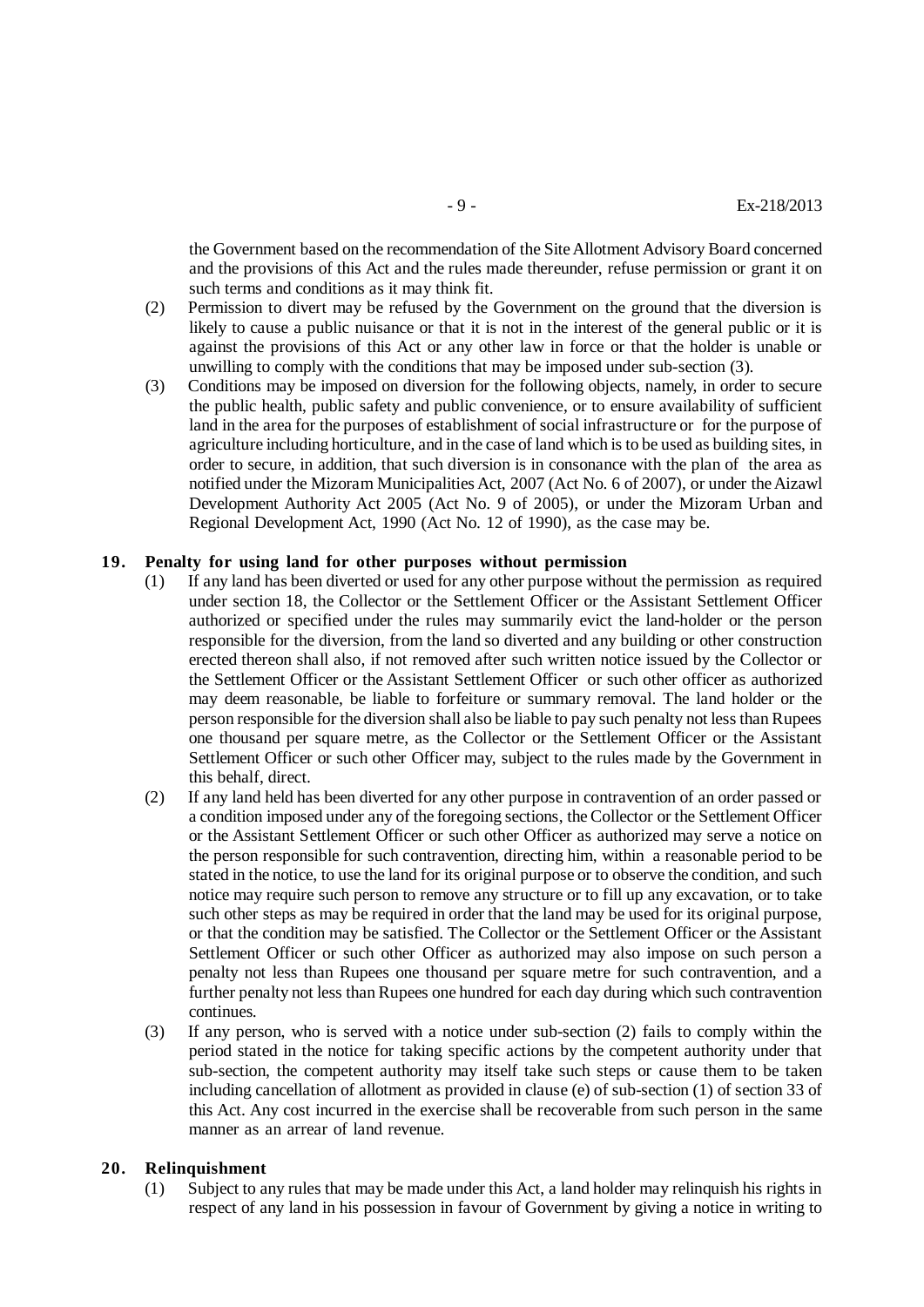the Collector of the district or the Settlement Officer or the Assistant Settlement Officer of the district in such form and manner as may be prescribed, not less than three months before the close of any year and thereupon, he shall cease to be the land holder in respect of that land from the year following the date of notice.

Provided that relinquishment of only a part of a holding or of a holding which, or part of which, is subject to an encumbrance or charge, shall not be valid.

(2) If any person relinquishes his rights over any land under sub-section (1), the way to which lies through other land retained by him, any future holder of the land relinquished shall be entitled to a right of way through the land retained.

## **CHAPTER IV**

#### **RIGHTS OVER LAND**

## 21. **Classification of Land-holders**

On and from the commencement of this Act, there shall be the following classes of land-holders:-

- (1) Land Settlement Certificate holder is a person to whom land has been permanently settled for agricultural purposes such as, growing particular crops or for mixed farming, or for nonagricultural purposes such as, construction of a house.
- (2) Periodic Patta holder is a person to whom land has been leased out for a fixed or limited period for specific purpose such as, commercial plantation, horticulture and the like.
- (3) Pass holder is a person to whom a specific permission is given by the Government only for construction of a house, shop, stall inside and outside town area. In places where survey and settlement operation has not been done, the Village Council is given authority to issue such Pass inside a village perimeter as may be notified by the Government from time to time.
- (4) Lease holder is a person who is given a lease of specified tenure to occupy certain parcel of land for specific purpose like industry, educational institution, etc.

#### 22. **Accrual of rights of land-holders**

(1) Every person who, at the commencement of this Act, holds any land from the Government for agricultural purposes or non-agricultural purposes as a Land Settlement Certificate holder including his successor or successors-in-interest shall be deemed to be the owner thereof on and from such commencement.

Provided that in the case of more than one claim for ownership over one and the same plot or parcel of land, and all the related Land Settlement Certificates having been found valid and duly acted upon, subject to the decree of a competent Civil Court, if any, the first Certificateholder, if in actual and constructive possession of the land, in accordance with the satisfactory fulfillment of the conditions specified in his Land Settlement Certificate, shall become the owner.

- (2) Every person who, at the commencement of this Act, holds land from the Government for purpose of agriculture as Periodic Patta holder and for non-agriculture as Pass Holder or Lease Holder, shall, subject to the proviso to sub-section (1) and provisions of sub-section (1), be entitled to the settlement of that land on fulfillment of such terms and conditions as may be prescribed.
- (3) No rights shall accrue under sub-section (1) in respect of any land which
	- (i) forms a part of the bed of a river, a nullah, a water-fall, a stream or a public tank; or
	- (ii) has been acquired by the Government for any public purposes according to the provisions of any law in force for the time being relating to acquisition of land; or
	- (iii) has been in common use at any time during a period of five years immediately preceding the commencement of this Act for any public, community or village purpose; or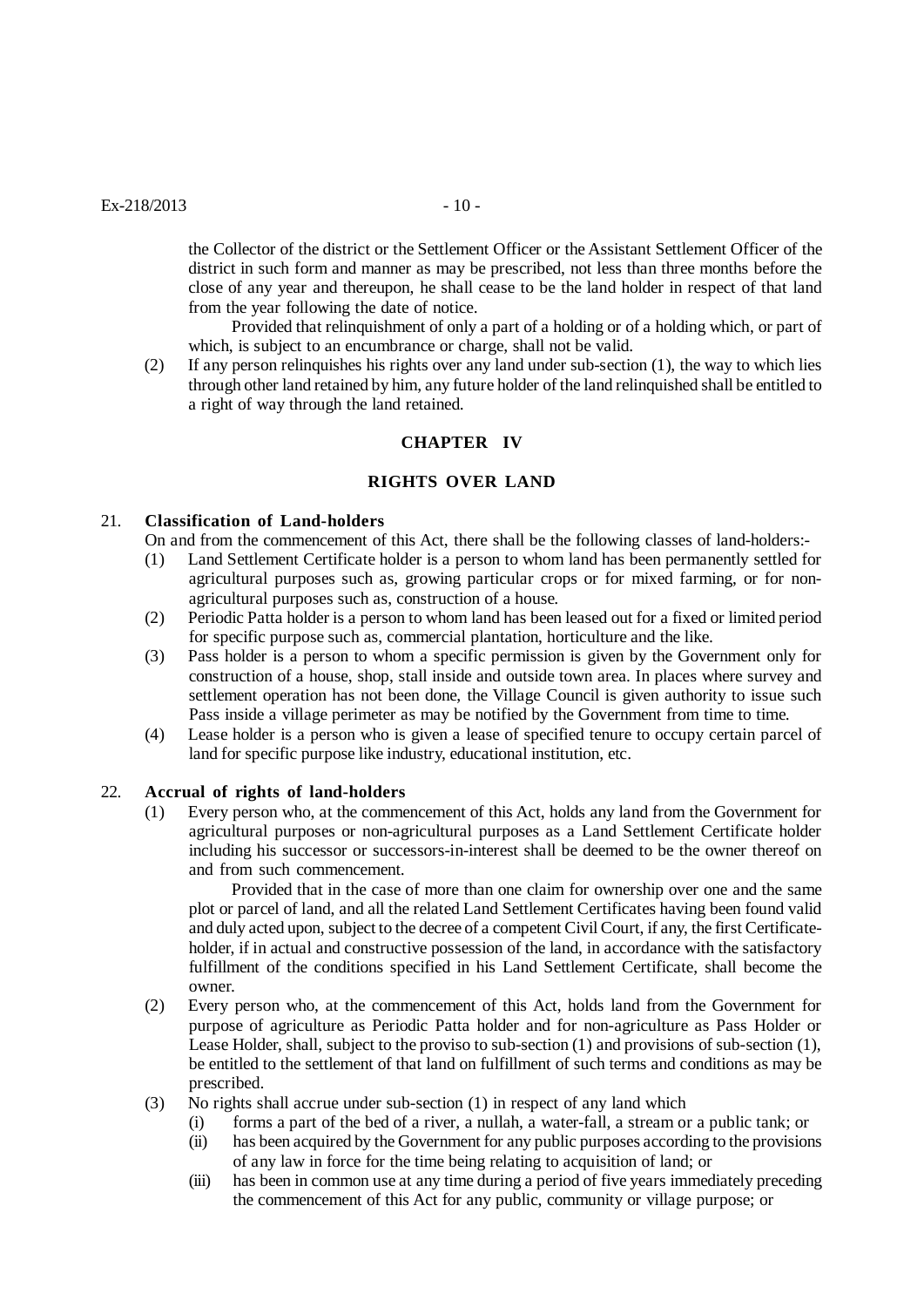- (iv) has been declared by the Government under any law in force as reserved or required for any public, community or village purpose, or as heritage site or area, or has been declared as unsafe or disaster-prone area.
- (4) Objections to the accrual of any rights under sub-section (1) may be filed by any aggrieved person who has interest in the land either in his individual capacity or as a member of the village or community, before such revenue authority within such time and in such form and manner as may be prescribed.
- (5) If any objection is filed under sub-section (4), the prescribed Revenue authority shall inquire into the objection in such manner as may be prescribed, and decide the same.
- (6) Subject to the provisions of this Act, the decision of the prescribed Revenue Authority shall be final.
- (7) Nothing in this section shall entitle any person to the sub-soil rights in respect of the land, of which he has become the owner under sub-section (1) or which has been settled with him under sub-section (2).

#### 23. **Rights of a Land Settlement Certificate-holder**

- (a) Every Land Settlement Certificate-holder shall have a permanent, heritable and transferable right, title, interest and peaceful possession in his land subject to:-
	- (i) the provisions of this Act and the Rules made there under;
	- (ii) payment of all land revenues, taxes, cesses at the rates fixed by the Government from time to time which are legally assessed or imposed in respect of the land as required under this Act or under any other law for the time being in force; and
- (b) Nothing in sub-section (a) shall entitle a Land Settlement Certificate-holder to use his land to the detriment of any adjoining land or in contravention of the provisions of any other law for the time being in force applicable to such land.

#### 24. **Status of a Periodic Patta-holder**

Every person belonging to any of the following classes shall be called a Periodic Patta holder or a temporary licensed cultivator and shall have all the rights and be subject to all the liabilities conferred or imposed upon the periodic patta-holder by or under this Act, namely -

- (1) Every person who, at the commencement of this Act, holds any land from the Government under a valid periodic patta granted by the competent authority, and his successor-in-interest.
- (2) Every person who acquires the rights of a periodic patta holder under or in accordance with the provisions of this Act and such rules as may be made in this behalf.

#### 25. **Rights of a Periodic Patta-holder**

A Periodic Patta-holder shall have a temporary right, title, interest and possession in the land held by him for such period and under such terms and conditions as the Government may specify in the periodic patta and shall have no right of transfer of ownership or inheritance of the land beyond the period as are specified in his periodic patta.

Provided that where no period is fixed in the existing periodic patta the validity of such patta shall, unless renewed, be deemed to expire after five years from the date of commencement of this Act.

#### 26. **Status of a Pass-holder**

Every person belonging to any of the following classes shall be called a Pass-holder and shall have all the rights as specified in the pass and shall be subject to all the liabilities conferred or imposed upon him by or under this Act, namely:-

- (a) every person who, at the commencement of the Act, holds any non-agricultural land from the Government under a valid Pass granted by the competent authority, and his successor-ininterest; and
- (b) every person who acquires the right of a Pass-holder under or in accordance with the provisions of this Act and the rules made thereunder.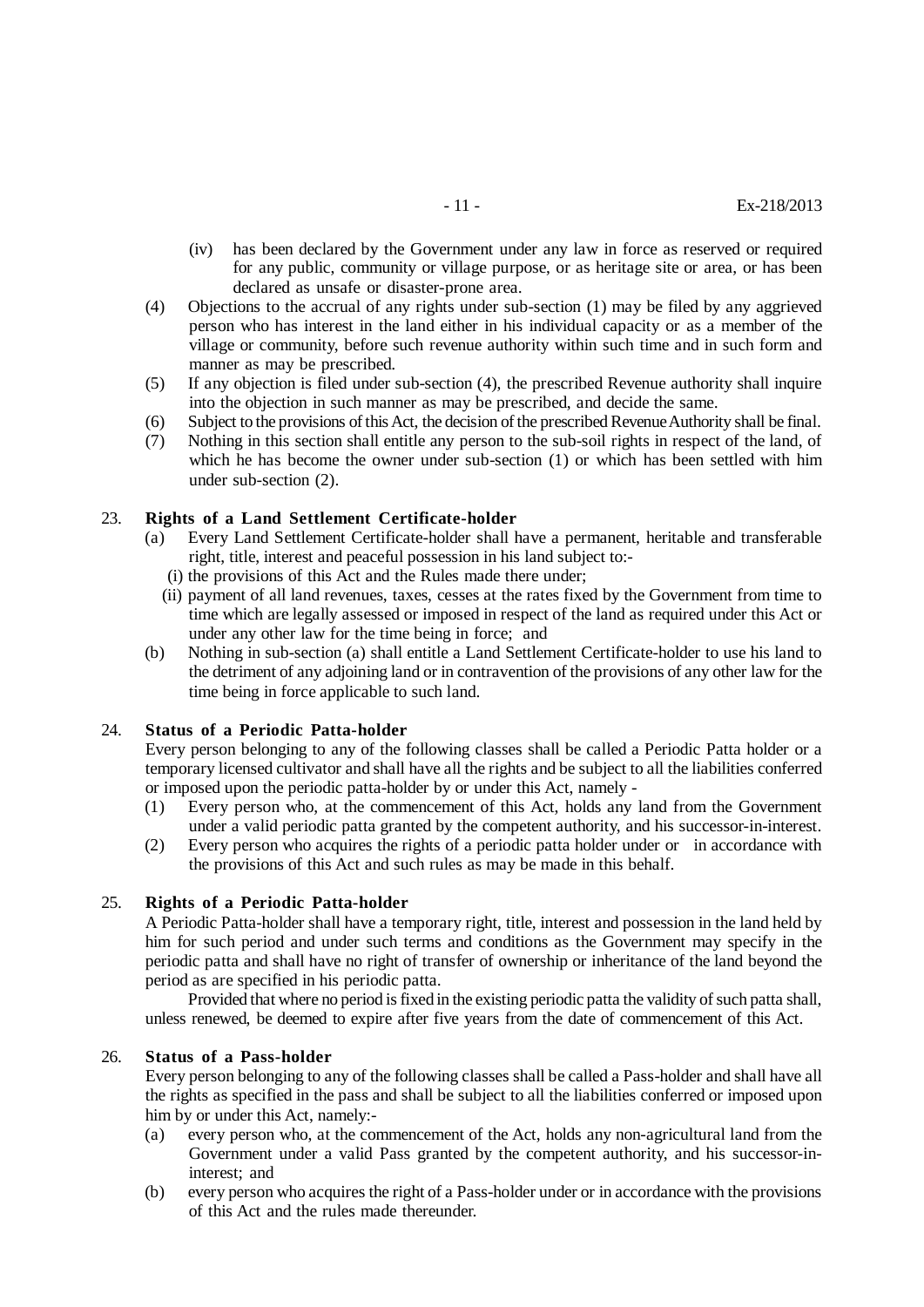## 27. **Rights of a Pass-holder**

A Pass-holder shall have no right in the land held by him beyond the rights of use and occupancy for such period and under such terms and conditions as may be specified in the Pass and shall have no right of transfer, inheritance, or of sub-letting beyond the period so specified.

Provided that where no period has been specified in the existing Pass, the validity of such Pass shall, unless renewed, be deemed to have continued as a valid Pass for a period not exceeding five years from the date of commencement of this Act.

#### 28. **Rights of Lease holder**

Every person or an agent to whom land has been let out by the State Government for use in any special purposes as an agent of the Government, the person or an agent shall be called a Lease holder in respect of such land and shall, notwithstanding anything to the contrary contained in this Act, be entitled to hold the same in accordance with the terms and conditions of the lease.

#### 29. **Ejectment of persons occupying land without right or title**

A person taking or retaining or occupying any land, otherwise than in accordance with the provisions of the law for the time being in force shall be liable to be evicted by such Revenue authority in such manner as may be prescribed and shall also be liable to pay a fine as may be fixed by the competent authority.

#### 30. **Limitation on mortgage of land by land-holders**

Notwithstanding anything contained in this Act, a land-holder in respect of any agricultural land and non-agricultural land may mortgage his holding or part thereof in such circumstances as may be prescribed, as a security for any loan taken or to be taken from the State Government, a Co-operative Society, a bank or such other financial institution as may be notified in the Official Gazette by the State Government. In the event of his making default in the repayment of such loan in accordance with its terms, it shall be lawful for the lender, as the case may be, to cause his interest in the land to be attached and sold and the proceeds applied in payment of such loan as prescribed by law in force.

Provided that any mortgage by a Periodic Patta-holder or a Pass-holder or Lease Holder of his holding or any share thereof without prior permission in writing from the State Government or such Revenue authority shall be void.

## 31. **Land left uncultivated or undeveloped**

Where the Collector or Competent Authority is satisfied that any land other than land for house site has remained not used or being kept uncultivated or undeveloped, penalty will be imposed at the rate as prescribed in the rules under this Act. A continued default or refusal to remit the prescribed tax shall be followed by a process for cancellation of land allotment as provided in clause (g) of subsection (1) of section 33 shall be initiated by Competent Authority after observing proper procedure.

#### 32. **Issue of Land Settlement Certificate**

The Controller of Land Records, as may be prescribed, may grant a certificate in respect of each parcel of land to a land-holder certifying the nature of his title, the annual land revenue or tax payable, the location, area, survey number, plot (plan) number, terms and conditions of his holding and such other particulars as may be prescribed in the rules under this Act.

Provided that no Land Settlement Certificate shall be granted to a person who does not fulfill the conditions as prescribed under sub-section (16) and sub-section (45) of Section 2 of this Act and unless prior permission of the Government in the manner of speaking order is obtained.

## 33. **Cancellation of allotment or rights over land**

(1) Notwithstanding anything to the contrary contained in sections 22 to 28 of this Act, the Collector or the Settlement Officer or the Assistant Settlement Officer or any other Revenue Authority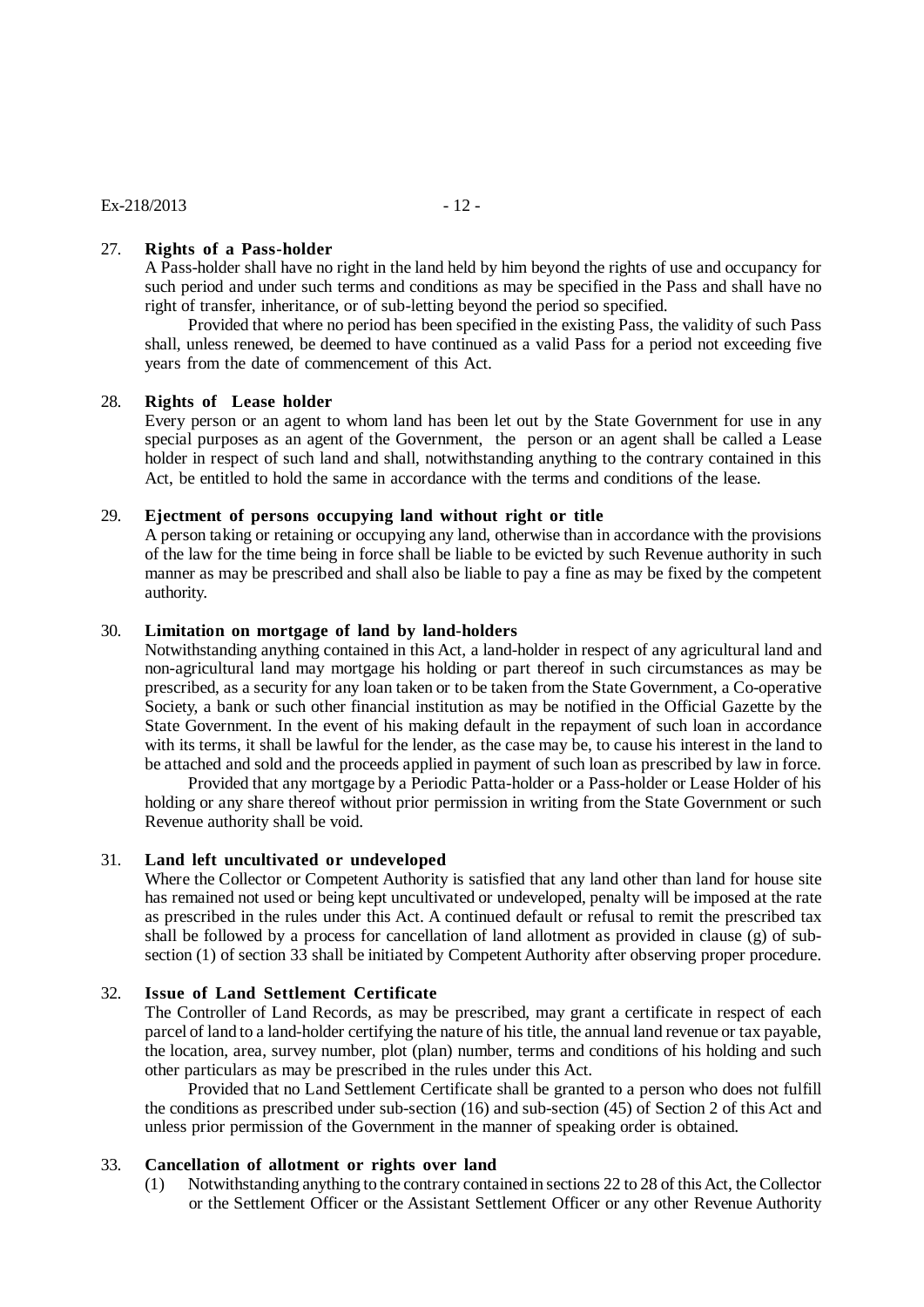may cancel an allotment of land or the rights conferred on the land holder for any of the following grounds :-

- (a) non-payment of land revenue, taxes, cesses and rates assessed or imposed under any law for the time being in force in respect of the land, or
- (b) that the certificate, etc was obtained by means of any *malafide* misrepresentation of facts, essential to justify the grant thereof, or
- (c) that the certificate, etc was obtained with deceit or illegally or fraudulently by any *malafide* concealment of material facts from the Revenue Officer and his subordinates or officials of Revenue Department or private individual, or
- (d) that a decree or order passed by a competent court in a suit or other proceedings, with respect to the holding for which a certificate etc. was granted, show that the holder was not entitled to such certificate etc., or
- (e) that the land has been used for any other purpose than the original one for which the land was allotted without written permission of the Government or any other revenue authority as prescribed, or
- (f) that the land has been acquired by the Government for any purpose according to the provisions of any law in force for the time being relating to acquisition of the land in public interest, or
- (g) that the land allotted for purposes other than house site is left undeveloped or reclaimed within three years from the date of allotment, or
- (h) violation of any of the terms and conditions of any agreement or undertaking into which the land holder has entered with the Government, or
- (i) any Pass or Certificate obtained without approval of appropriate authority, or
- (j) notice or application for cancellation or relinquishment has been submitted by the landholder, or
- (k) there is sufficient reason to believe that the use of land is against public health or public safety or general public good.

Explanation: Any land allotment or settlement sought or obtained in a benami transaction is deemed to be *malafide* misrepresentation of facts.

- (2) No certificate shall be cancelled unless the holder or the person having interest therein is given reasonable opportunity of showing cause against such cancellation.
- (3) No compensation shall be payable by the Government on account of such cancellation of any allotment or right over land under this Act. However, if the allottee has put up any constructions on the land, he shall be allowed a reasonable opportunity to remove the same.

## **CHAPTER - V**

#### **SETTLEMENT OF LAND FOR HOUSE SITE IN URBAN / NOTIFIED TOWN AREA**

34. **Land in Urban and Notified Town Areas not to be settled for agricultural purposes** In the area declared by the Government as "town areas", no land shall be allotted or settled for agricultural purposes.

## 35. **Master Plan**

(1) Master Plan shall be drawn up keeping in view the provisions of the Mizoram Urban and Regional Development Act (MURDA), 1990 for any area declared by the Government as town. The Master Plan shall indicate the existing roads, drains, and other areas used for public purposes, Government buildings and area or areas already given to individuals for construction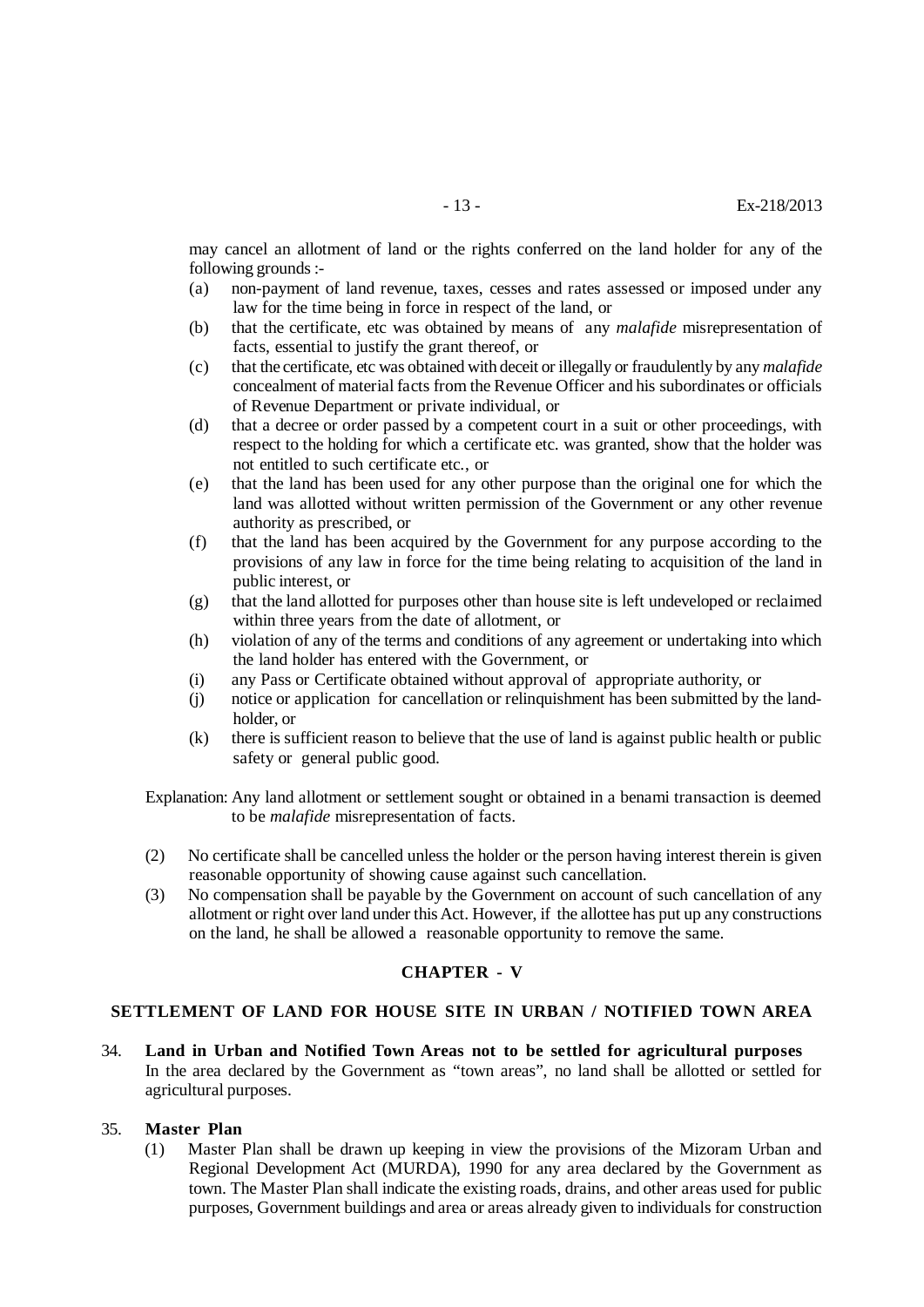#### $Ex-218/2013$  - 14 -

of houses or for any other purposes, and also Government land, earmarked for roads, drains, and other public requirements in the area where survey and settlement has not been carried out.

- (2) Detailed plans shall be prepared keeping in view of the provisions of the Mizoram Urban and Regional Development Act, 1990 indicating the areas reserved for public purposes or Government purposes and detailed plotting shall be done for the land to be allotted for house sites, etc.
- (3) The Master Plan or the Urban or Regional Plan under sub-section (1) or (2), shall become effective after approval of the Government or any other competent authority delegated with such power by the Government, and any change or alteration shall also be approved by such competent authority.
- (4) When the Master Plan or Urban or Regional plans are made under Mizoram Urban and Regional Development Act, 1990 or the Aizawl Development Authority Act, 2005, or the Mizoram Municipalities Act, 2007 as the case may be, and the Rules made thereunder, no other separate Master Plan or Urban or Regional Plan is necessary.

#### 36. **Allotment of House-sites in Urban and notified Town area**

(1) Allotment of house-sites and other plots in the areas declared by the Government as urban and town areas shall be made keeping in view of the provisions as contained in the Mizoram Urban and Regional Development Act, 1990 or in the Aizawl Development Authority Act, 2005 or in the Mizoram Municipalities Act, 2007 as the case may be.

Provided that the land document shall contain clear geographical description (including macro and micro mapping), distinguishable boundary description accompanied by boundary pillars and accurate measurement of the area duly recorded.

- (2) The area of house site per family to be allotted will not exceed 1337.80 square metre or 1 bigha.
- (3) When a plot of land is allotted to a person, in order to obtain Land Settlement Certificate for the plot, a house shall be constructed within a period of 10 (ten) years.
- (4) The allotment of the House Site will also be subject to the restriction that the said land will not be sold or alienated within ten years from the date of allotment even if it is converted into Land Settlement Certificate. The allotment shall be deemed to be automatically cancelled if sale or alienation is made within this period. The land shall be reverted back to the Government.

 Provided that in case the land is a subject matter of acquisition proceedings under The Land Acquisition Act, 1894 (as adapted by the Government of Mizoram), the prescribed period of ten years may be relaxed.

## **CHAPTER – VI**

## **ALLOTMENT OF LAND IN RURAL AREA**

#### 37. **Village Master Plan**

- (1) For a village which has not been declared by the Government as "Town", the Revenue Officer of the area shall, with the help of village council, prepare a Master Plan keeping in view of the provisions of the Mizoram Urban and Regional Development Act, 1990 as amended from time to time. The Master Plan shall clearly indicate zones, such as, village perimeter, village safety reserve, public utilities or amenities, agriculture, mixed farming area to be used for limited lease or Periodic Patta and other purposes as may be considered necessary.
- (2) The Master Plan shall be made on the basis of a sketch map drawn up for the village if a settlement operation has been done for the village and the plan shall be drawn up on that basis only.
- (3) The Master Plan and any change or alteration therein shall require approval of the Government.

#### 38. **Village Site Plan**

A Village Site plan shall be prepared for proper utilization and regulation of house-sites in the village. Such plan shall indicate spatial features, such as, road, drains and other land for public and Government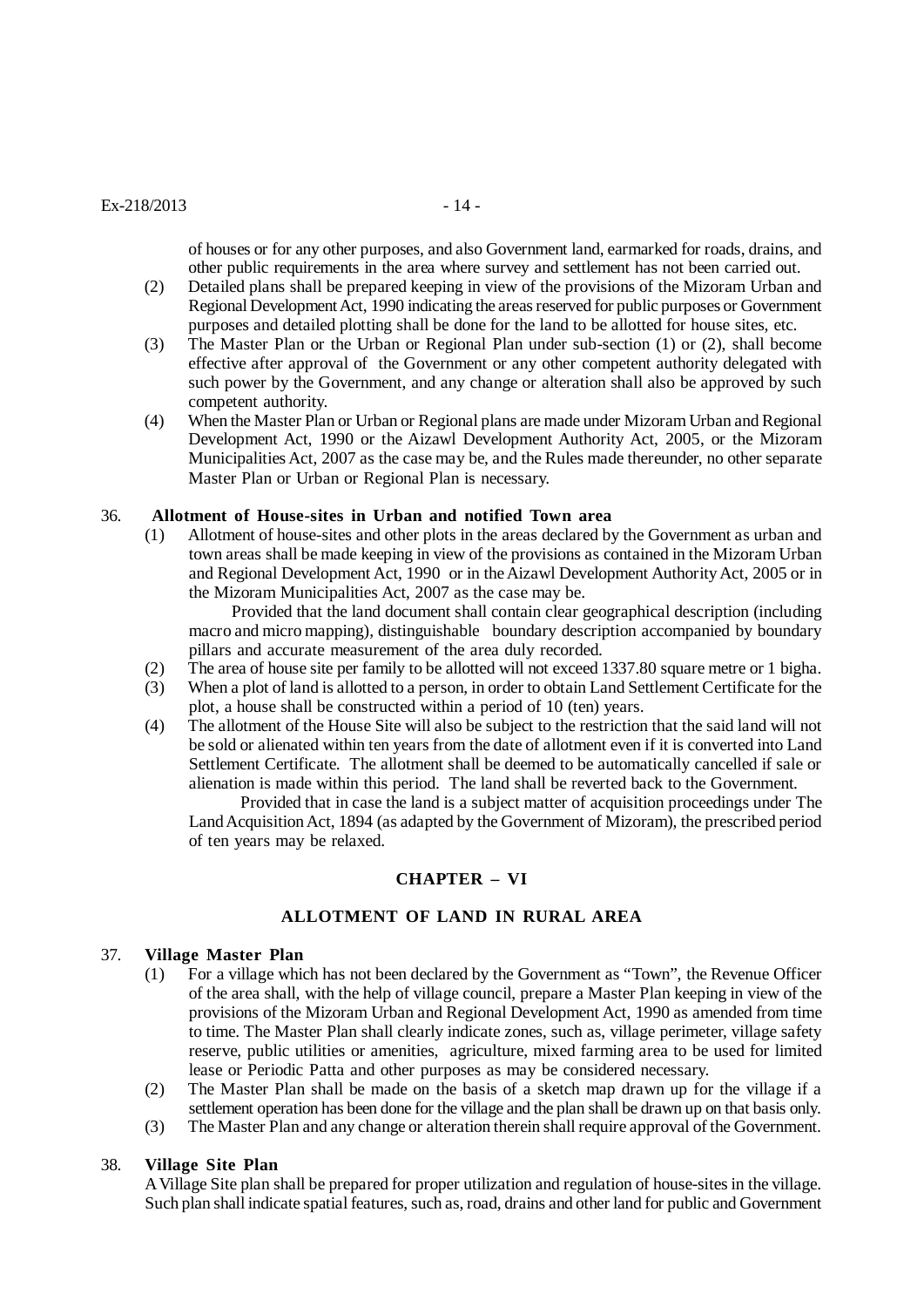areas. The Plan shall also earmark land for future development, such as, roads, drains and land earmarked for future public and government facilities. The area to be given for house sites shall be clearly indicated by way of survey number and plot numbers on the basis of the survey. If such marking is not already done, provisional plot numbers shall be given.

#### 39. **Allotment of House-Sites**

- (1) In the village where site plan have been done, house sites may be allotted by the Village Council by giving a House Pass. The area of House Pass per family to be allotted by the Village Council will not exceed 1337.80 sq. metre or 1 bigha.
- (2) In an area where settlement operation has been done, the competent Revenue Officer may, with prior sanction of the Government, allot house-sites by giving a House Pass having an area not exceeding 1337 square metre per family.

Provided that the land document shall contain clear geographical description (including macro and micro mapping), distinguishable boundary description accompanied by boundary pillars and accurate measurement of the area duly recorded.

#### 40. **Allotment of House-sites to be Regulated**

Allotment of house-sites by a Village Council or by the Revenue Officer concerned shall be done in a prescribed manner.

## 41. **Land for Permanent Cultivation**

The government may allot land for agricultural and allied purposes subject to the following conditions:-

- (1) The land earmarked for permanent cultivation is to be allotted under Periodic Patta and which covers at least ½ (half) of the total land under the jurisdiction of the village concerned and shall include the area already used for permanent cultivation, such as, wet rice cultivation, mixed farming and land already allotted under Periodic Patta.
- (2) Under special circumtances the maximum area of land that can be allotted for permanent cultivation is not to exceed 60 bighas or 80,268 square metre per family or per juristic person domiciled in the State for which there shall be speaking orders of the Government having regard to the existence of special requirements.

Provided that if the land earmarked for a permanent cultivation a Periodic Patta is not likely to be required within a year, the competent Revenue Officer may, on the request of the Village Council, allow the land to be used for special purpose or other seasonal farming or cultivation for one year.

#### 42. **Allotment of Earmarked Land**

Allotment of the earmarked land shall be made by the Revenue Officer concerned in a prescribed manner and a Pass shall be issued for the purpose containing conditions after obtaining prior approval of the Government.

## 43. **Revenue Officers to issue Periodic Patta**

For allotment of land for agriculture and allied purposes, Revenue Officer may issue a Periodic Patta with prior approval of the Government for reclamation or preparation or development of land. Such Periodic Patta shall be valid only for initial 5 (five) years. After a period of 5 (five) years, if the land has not been reclaimed or prepared or developed, the Periodic Patta shall lapse automatically.

 Provided that the land document shall contain clear geographical description (macro and micro mapping) and distinguishable boundary description accompanied by boundary pillars and accurate measurement of the area duly recorded.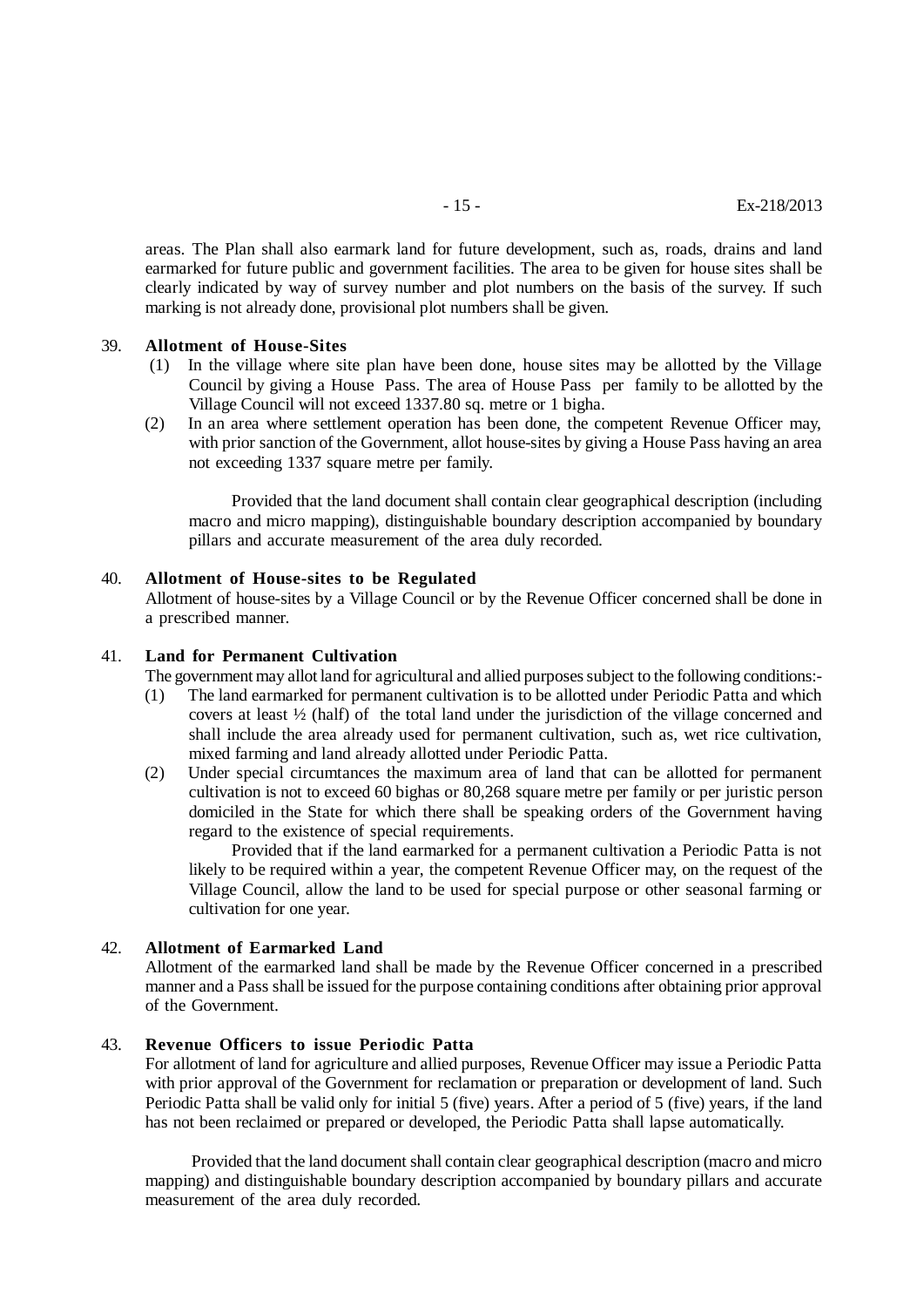## $Ex-218/2013$  - 16 -

## 44. **Issue of Land Settlement Certificate for Agricultural purposes**

In case of Periodic Patta as mentioned in section 43, Revenue Officer or any officer authorized by the Government may issue Land Settlement Certificate exactly to the area covered in the Periodic Patta provided that the land has been reclaimed or developed for the intended purpose.

## 45. **Grant of Land Lease**

If the land under lease has been properly developed for industrial or commercial use or for commercial plantation and for such other purposes as described in section 14 of this Act for which limited lease is suitable, the Revenue Officer concerned shall issue a lease in the prescribed manner. The terms of lease shall be determined according to the actual requirement and on the basis of the recommendation of the Site Allotment Advisory Board or the Public Investment Board wherever it is necessary. If the time required cannot be ascertained, a period or tenure shall be decided by the Government.

## 46. **Terms of Lease**

- (1) The State Government shall specify the term of lease granted to a lease-holder not exceeding ninety-nine years and not shorter than one year as may be prescribed.
- (2) On expiry of the term of lease the Government or the competent authority, as the case may be, may grant or refuse renewal of the lease and no notice of non-renewal may be required to be given if such renewal is to be refused.
- (3) Failure to seek renewal of lease after expiry of the tenure, the land lease shall automatically be deemed to be terminated. Even payment of land revenue shall not entitle extension of the lease period.

## **CHAPTER – VII**

## **ASSESSMENT AND COLLECTION OF LAND REVENUE, TAXES, FEES, etc.**

## 47. **Liability to payment of Land Revenue, Taxes, Fees**

All land, for whatsoever allotted, are liable to payment of land revenue and any other taxes or fees to the State Government according to the provisions of this Act and the rules made under this Act except as may be wholly or partly exempted by means of any special grant or by contract with the Government or the rules made under this Act.

#### 48. **Assessment of Land Revenue, Taxes, Fees**

Assessment of land revenue, taxes and fees shall be done in the manner as provided in the rules made under this Act.

#### 49. **Responsibility for payment of Land Revenue and Taxes**

- (1) Every land-holder, to whom the land is allotted, shall be liable for payment of land revenue, taxes and fees as may be fixed by the Government.
- (2) Where there are two or more persons liable to pay land revenue under sub-section (1), all of them shall be jointly and severally liable for such payment.

#### 50. **Premium**

- (1) The Government may levy a premium on account of allotment of land for agricultural and nonagricultural purposes.
- (2) The rates of premium and the mode of payment shall be determined by the Government from time to time.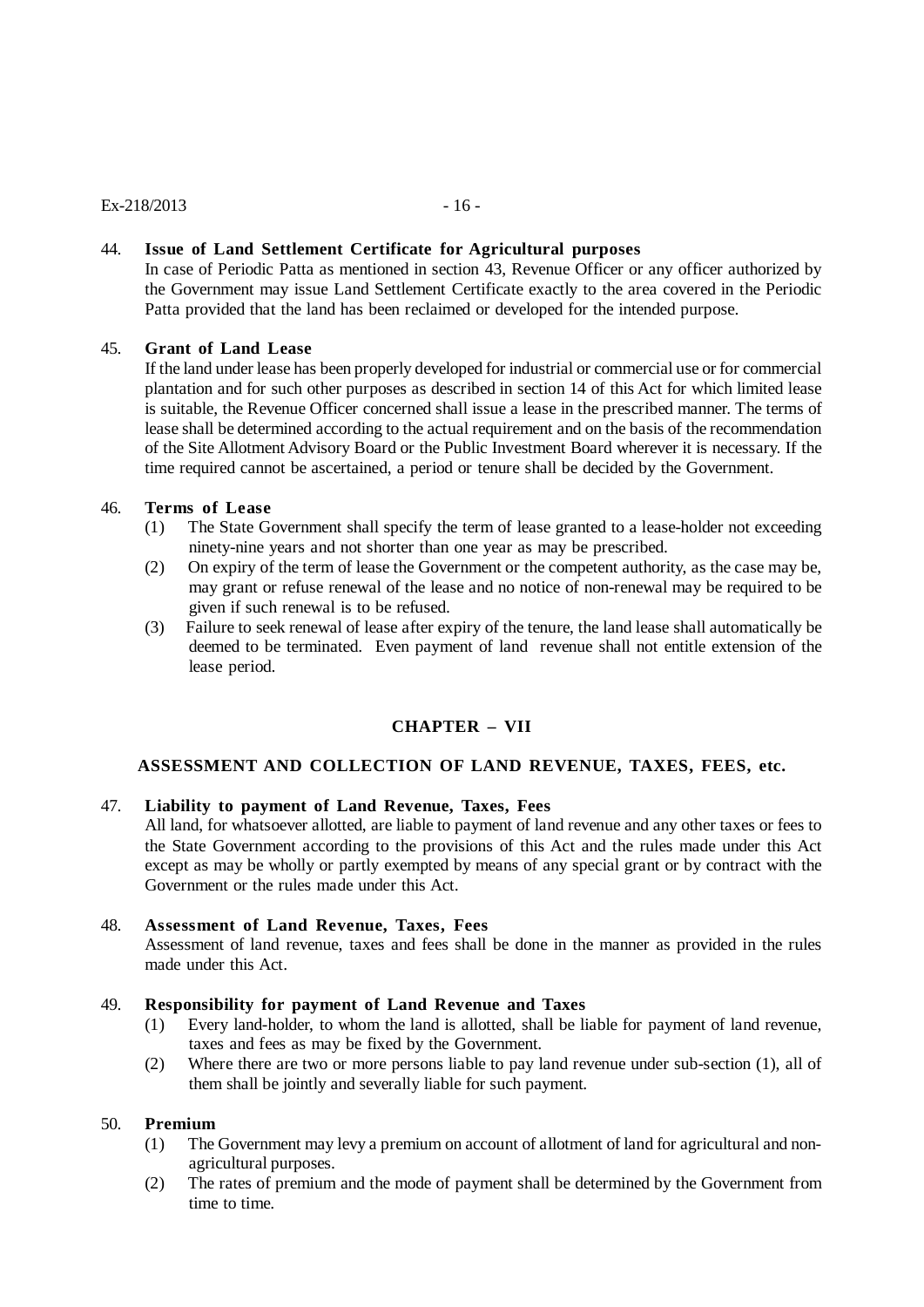## 51. **Taxing authorities**

- (1) For carrying out the purposes of this Act, the Government may designate the Deputy Commissioner of the district or any other officer to be the Collector who shall be assisted by any officer subordinate to him.
- (2) Officer appointed under sub-section (I) shall, within the limits of such area as the Government may by notification specify, exercise such powers and perform such duties as may be delegated by the Collector or Settlement Officer or Assistant Settlement Officer subject to such conditions as may be prescribed by the Government.

#### 52. **Collection of Land Revenue, Fees, Taxes**

- (1) In order to carry out the purposes of this Act, the Government may appoint any person or group of persons or officer as an agent to be responsible for levy and collection of land revenue and taxes as per provision of rules made under this Act or as may be prescribed by the Government from time to time.
- (2) Upon such appointment, it shall be the duty of such collecting agents to carry out such functions under this Act in the manner prescribed and to submit full and complete account of land revenue and taxes collected by him to the Deputy Commissioner of the district or Settlement Officer or his subordinate officer assigned by the Government.
- (3) Any officer or agency authorized by the Government in this behalf shall have for the purpose of levy and collection of land revenue and taxes, such powers as may be prescribed.
- (4) It shall be lawful for the Collector or Settlement Officer or officer duly authorized by him to have access to, and to cause production and examination of receipt books, registers, accounts or documents maintained or required to be maintained by the collecting agent as may be prescribed by the Government from time to time.

## 53. **Payment of Land Revenue, Taxes, Fees**

- (1) Land revenue and taxes, etc. shall be payable at such time, in such installments, to such persons, and at such places, as may be prescribed.
- (2) Any payment of land revenue to the person mentioned in sub-section (1) may be made in such manner as may be prescribed.
- (3) The Revenue officer or the collecting agent shall issue receipt at the time when payment of land revenue etc has been received.
- (4) Any person or officer contravening the provisions of sub-section (3), after summary enquiry by the Collector or Settlement Officer or Assistant Settlement Officer, shall be liable to pay fine up to such amount not exceeding three times the amount received for which a receipt was not issued.

## 54. **Power to suspend, enhance, reduce or abolish any existing rate of taxes, fees** The Government may, at any time and for sufficient reasons, change existing rates of taxes and fees in such a manner or to such an extent as the Government may deem it necessary.

## 55. **Arrear of Land Revenue**

- (1) Any installment of land revenue or part thereof which is not paid on the due date shall become an arrear of land revenue, taxes or fees and the person responsible for the payment shall become a defaulter.
- (2) A statement of account certified by the competent authority shall, for the purpose of this Chapter, be conclusive proof of the existence of the arrear against the person who is a defaulter;

Provided that nothing in this sub-section shall prejudice the right of such person to make payment under protest and to question the correctness of the accounts in separate proceedings before the competent authority as may be prescribed.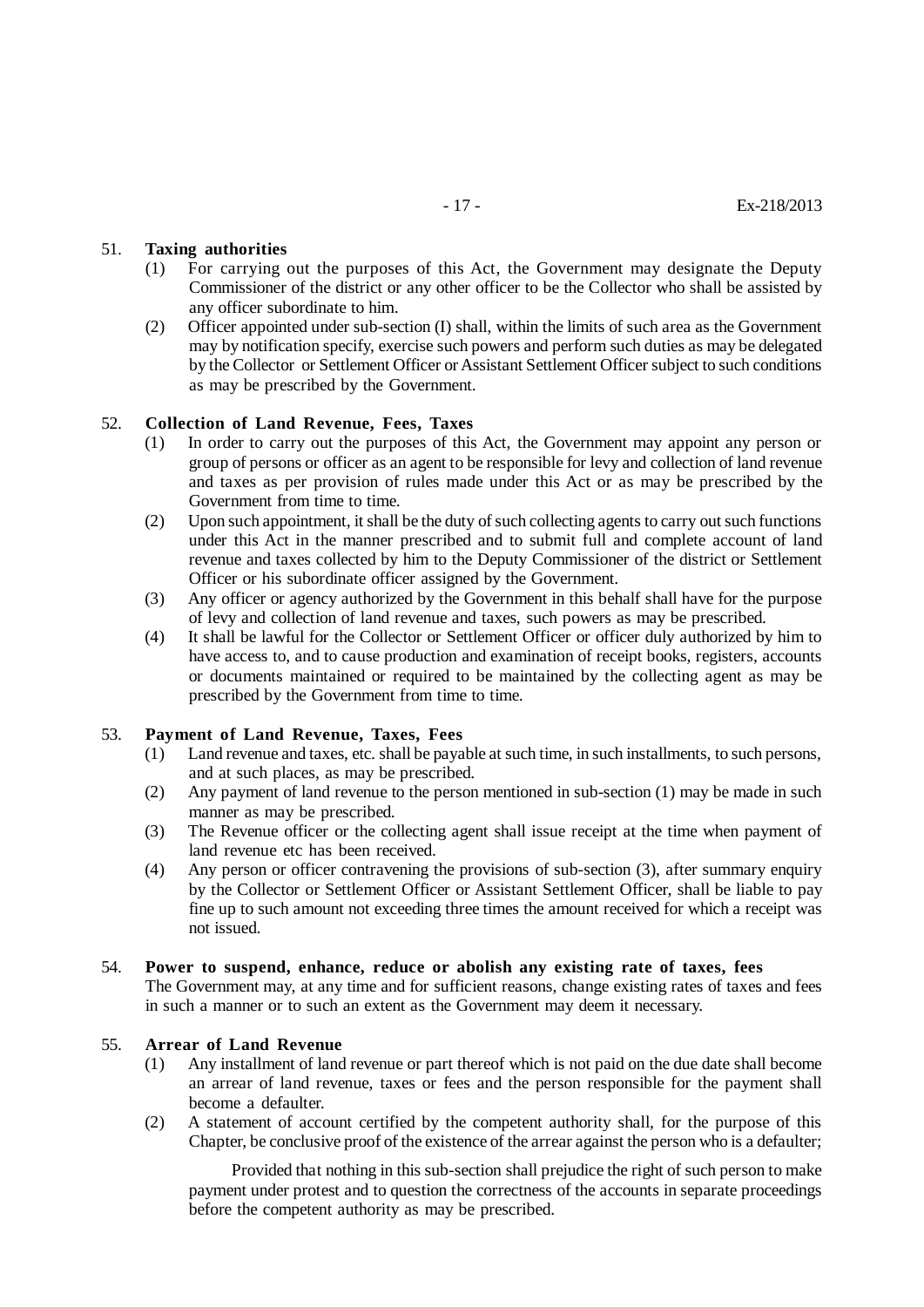# 56. **Recovery of Arrears**

- (1) An arrear of land revenue shall be recovered as per the procedure as may be prescribed by this Act and the Rules.
- (2) Without prejudice to any other provisions of this Act, any amount due to the Government whether by way of cost, penalty or otherwise and any other amount which is ordered to be paid or recovered under this Act, shall be recovered in the same manner as an arrear of land revenue.

## 57. **Recovery of arrears due in any one district by the Collector or Settlement Officer of another district**

- (1) When an arrear of land revenue or other public demand recoverable as an arrear of land revenue under section 55 is due in one district, but is to be recovered by sale of the defaulter's property in any other district, the Collector or Settlement Officer or Assistant Settlement Officer of the district in which such arrear of demand has become due or any other Revenue Officer as may be authorized shall send a statement of accounts certified under sub-section (2) of section 55 to the Collector or the Settlement Officer or Assistant Settlement Officer of the district, by whom the recovery is to be made.
- (2) On receipt of such certified statement it shall be lawful for the Collector or Settlement Officer or Assistant Settlement Officer of one district to proceed to recover the demand of the Collector or Settlement Officer or Assistant Settlement Officer of another district under the provisions of this Chapter, if the demand had risen in his own district.

## 58. **Notice of demand**

The form and contents of the notice of demand and the officers by whom such notices shall be issued shall be such as may be prescribed.

## 59. **Distraint and sale of moveable property**

- (1) The distraint and sale of the moveable property of a defaulter shall be made by such officers or class of officers, in such manner and in such procedure, as he thinks fit and proper. Reasons are to be recorded in writing.
- (2) Nothing in sub-section (1) shall be deemed to authorize the distraint or sale of any property which, under the Code of Civil Procedure, 1908 (5 of 1908), is exempt from attachment or sale in execution of a decree or of any article set aside exclusively for religious use.

# 60. **Sale of immovable property**

- (1) In the opinion of the Collector or the Settlement Officer or the Assistant Settlement Officer the processes referred to in sub-section (1) and (2) of section 57 are not sufficient for the recovery of an arrear, he may, in addition to or instead of any of those processes, cause the land in respect of which such arrear is due to be attached and sold in the manners prescribed in this Act.
- (2) The Collector or the Settlement Officer or the Assistant Settlement Officer may also cause the right, title and interest of a defaulter in any other immovable property to be similarly attached and sold.

# 61. **Notice of sale**

- (1) Before effecting sale of any land or other immovable property under the provisions of this Chapter, the Collector or the Settlement Officer or the Assistant Settlement Officer shall issue and publish such notices and proclamations, in such form, in such manner and containing such particulars, as may be prescribed.
- (2) A copy of every notice or proclamation issued under sub-section (1) shall be served on the defaulter.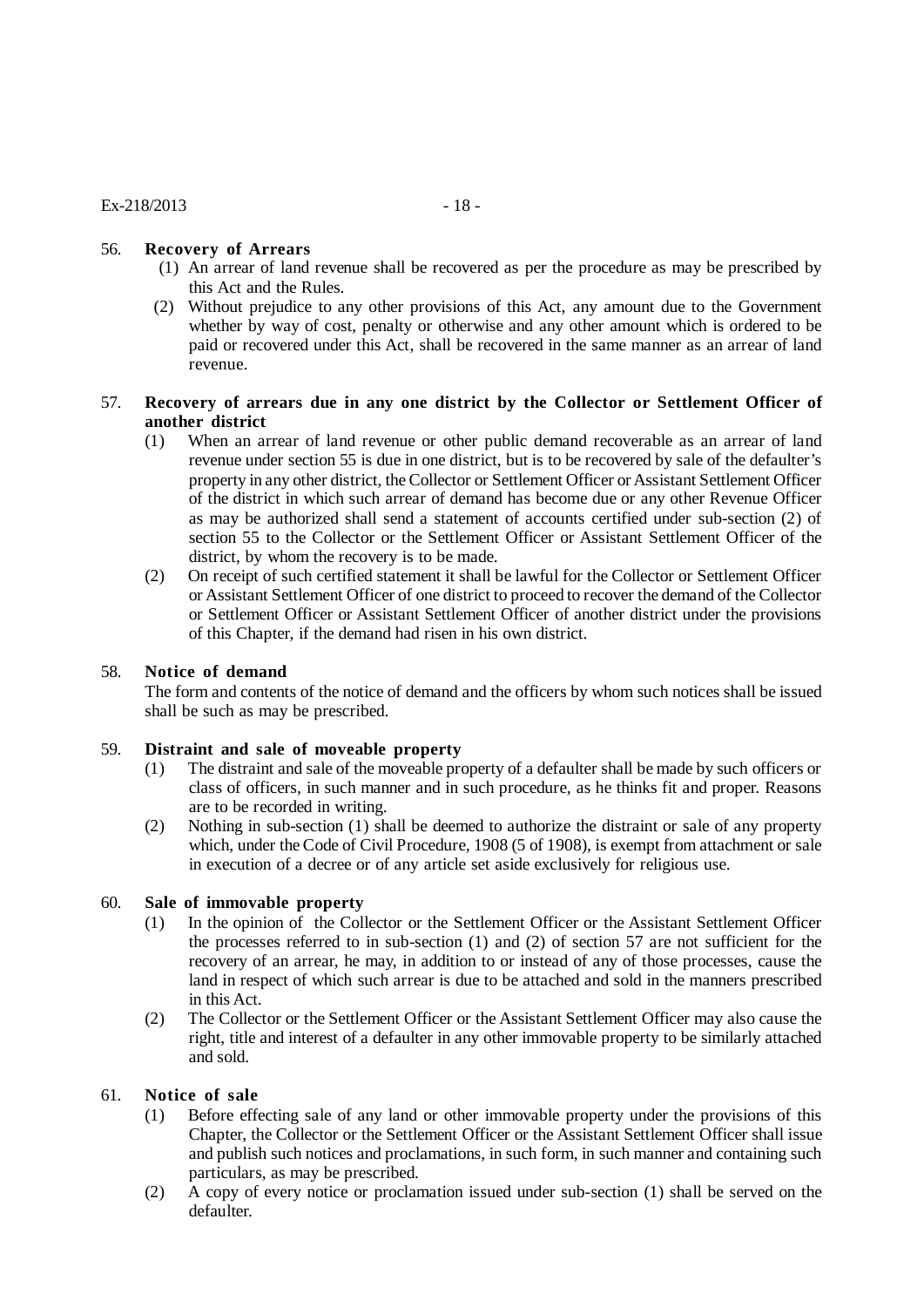## 62. **Sale to be by auction**

All sales of property, moveable or immovable, under this Chapter shall be held by public auction.

#### 63. **Prohibition to bid at auction**

No officer having any duty to perform in connection with any such sale and no person employed by or subordinate to such officer shall, either directly or indirectly, bid for or acquire any property except on behalf of the Government.

#### 64. **Sale of perishables**

Perishable articles shall be sold by auction with the least possible delay and such sale shall be finally concluded by the officer conducting the sale.

## 65. **Sale not to be excessive**

Every sale of property, moveable or immovable, under the provisions of this Chapter shall, as far as may be practicable be proportionate to the amount of arrear of land revenue to be recovered together with the interest thereon and the expenses of attachment and sale.

#### 66. **Deposit by purchaser of immovable property**

In all cases of immovable property, the party who is declared to be the purchaser shall be required to deposit immediately 75 (seventy five) percent of the amount of his bid, and the balance within fifteen days of the date of sale.

#### 67. **Failure to make deposit**

- (1) In default of payment of deposit referred to in section 66, the property shall be put up for resale and the expenses incurred in connection with the first sale shall be borne by the defaulting bidder.
- (2) In default of payment of the balance of the bid amount within the period prescribed in section 66, the deposit after defraying therefrom the expenses of the sale shall be forfeited to the Government and the property shall be re-sold.
- (3) Where the proceeds of the re-sale are less than the price bid by such defaulting purchaser, the difference shall also be recoverable from him in the same manner as an arrear of land revenue.

#### 68. **Setting aside sale**

Where immoveable property has been sold under this Chapter, the defaulter, or any person owning such property or holding an interest, may, at any time within thirty days from the date of sale or within such further period not exceeding thirty days as the Collector or the Settlement Officer or the Assistant Settlement Officer may for sufficient cause allow, apply in writing to the Collector or the Settlement Officer or the Assistant Settlement Officer to have the sale set aside on the following grounds:–

- (1) Some materials of irregularity or mistake or fraud resulting in substantial loss or injury to him is established, or
- (2) On his depositing in the Collector's office or the Settlement Officer's office or the Assistant Settlement Officer's office the amount of the arrear specified in the proclamation of sale, the cost of the sale and for payment to the purchaser a sum equal to five percent of the purchase money.

#### 69. **Confirmation of sale**

If on the expiration of 30 days from the date of sale of any immovable property or of further period, if any, allowed under section 68, no application has been made for setting aside the sale, or if any such application has been made but rejected, the Collector or the Settlement Officer or the Assistant Settlement Officer shall make an order confirming the sale unless, for reasons to be recorded, the Collector or Competent Authority sets aside the sale notwithstanding that no application has been made.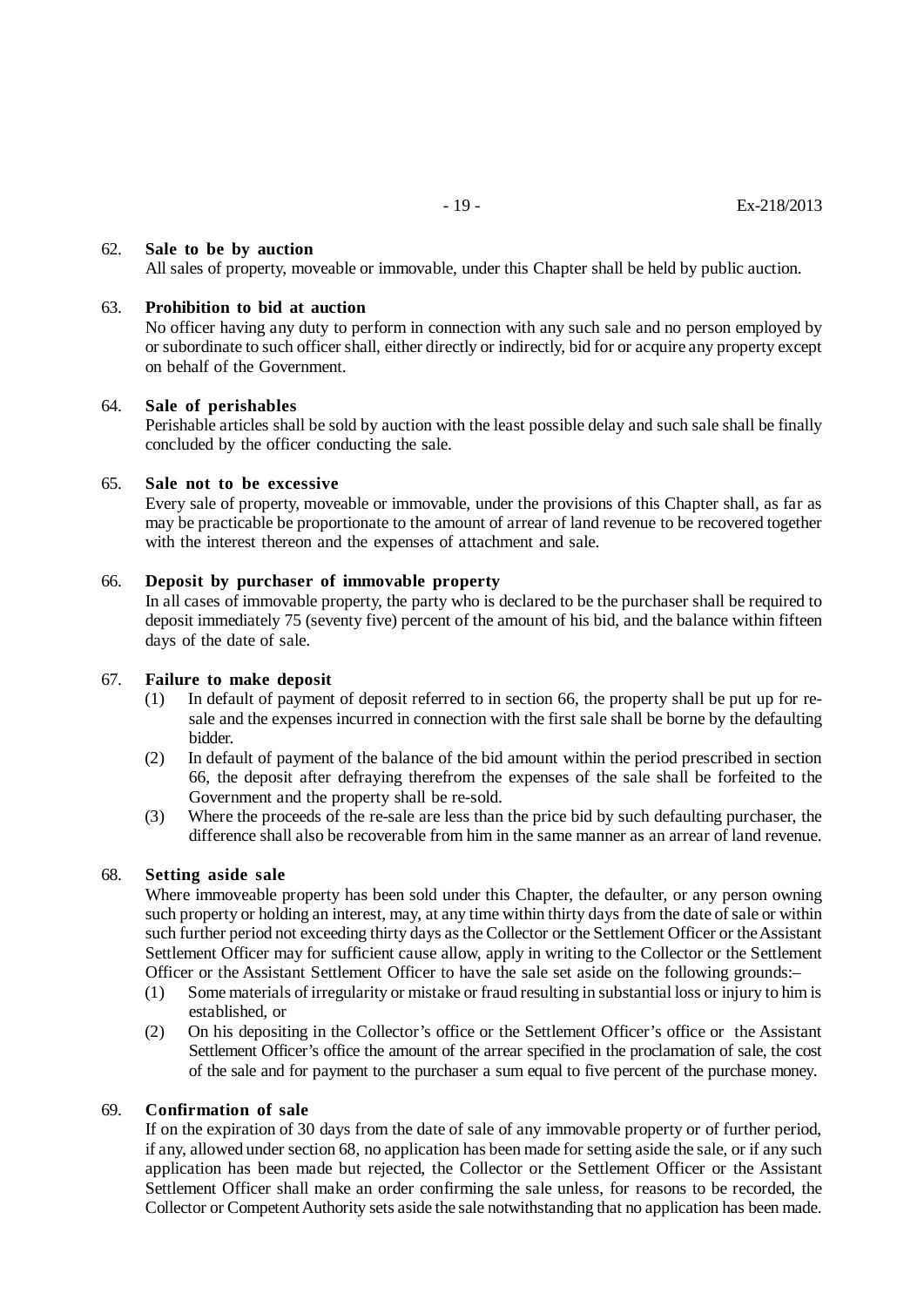#### $Ex - 218/2013$  - 20 -

## 70. **Refunds**

- (1) The Collector or the Settlement Officer or the Assistant Settlement Officer shall order a refund and payment to the purchaser, of:-
	- (a) the amounts deposited by him under section 68; and
	- (b) the sum equal to 5 percent of the purchase money deposited under Clause (2) of section 68, if the sale is not confirmed or set aside.
- (2) The Collector or the Settlement Officer or the Assistant Settlement Officer shall order refund and payment of all the money deposited under Clause (2) of section 68 to the person who made the deposit, if the sale is confirmed:

Provided that the Collector or the Settlement Officer or the Assistant Settlement Officer may set off the whole or any part of such money against any arrear of land revenue or any other amount recoverable as an arrear of land revenue, which may be outstanding against the person who made the deposit.

## 71. **Certificate of purchase**

When a sale is confirmed, the Collector or the Settlement Officer or the Assistant Settlement Officer shall put the person declared to be the purchaser in possession of the property and shall grant him a certificate in the prescribed form to the effect that he has purchased the property specified therein; and such certificate shall be deemed to be a valid transfer of such property.

## 72. **Application of proceeds of sale**

The proceeds of the sale of any property under this Chapter shall be applied in defraying the expenses of the sale which shall be determined in the prescribed manner and the balance shall be applied to the payment of the arrears on account of which the sale was held and the surplus, if any, shall be paid to the person whose property has been sold.

#### 73. **Liability of certified purchaser**

The person who has purchased any land and to whom a certificate of purchase has been granted shall not be liable for the land revenue in respect of the land for any period prior to the date of the sale.

## 74. **Precautionary measures in certain cases**

When the crop of any land or any portion of the same is sold, mortgaged or otherwise disposed of, the Collector or the Settlement Officer or the Assistant Settlement Officer may, if he thinks it necessary, prevent its being removed from the land until the demand for the current year in respect of the said land is paid, whether the date fixed for the payment of the same has arrived or not.

#### 75. **Recovery of other public demands**

The following sums of money may be recovered under this Act in the same manner as arrear of land revenue, namely:

- (a) rent, fees and royalties due to the Government for the use or occupation of land or water or any product of land;
- (b) all sums falling due to the Government under any grant, lease or contract which provides that they shall be recoverable as an arrear of a land revenue;
- (c) all sums declared by this Act or any other law for the time being in force to be recoverable as an arrear of land revenue.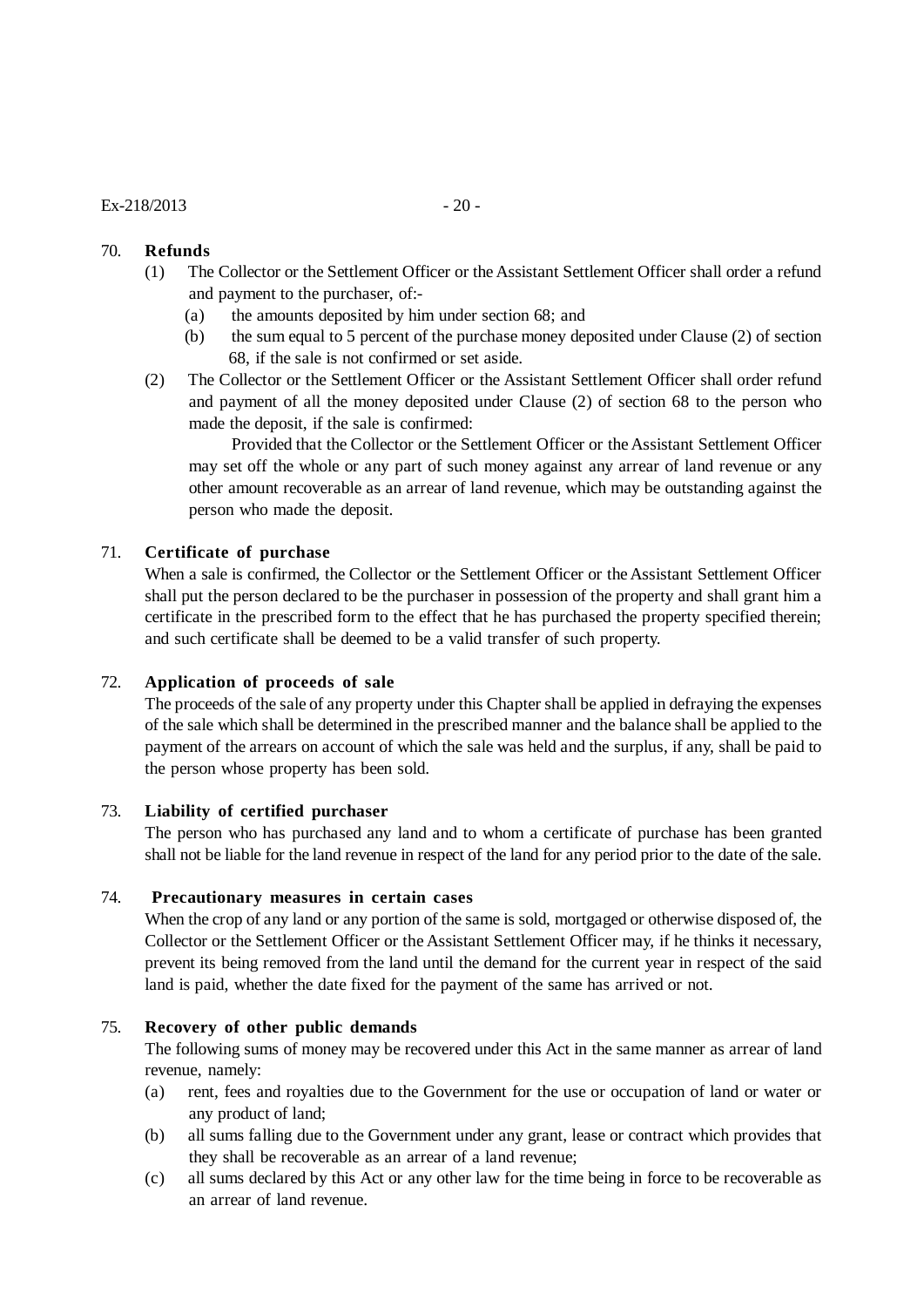## **CHAPTER – VIII**

#### **PROCEDURE OF REVENUE COURTS : APPEALS AND REVISIONS**

#### 76. **Revenue Officers to be Revenue Courts**

- (1) A Revenue Officer, while exercising power under this Act or any other law for the time being in force, will inquire into or to decide on any question of fact or law arising out of orders for determination between the Government and any person or between parties to any proceedings, shall be a revenue court.
- (2) Nothing in this Act shall be deemed to limit or otherwise affect the inherent power of the revenue court to make such order, as may be necessary for the ends of justice or to prevent the abuse of the process of the revenue court.

#### 77. **Place of Hearing**

Any Revenue Officer who is authorized by an order of the government mayexercise his powers under this Act at any place within the local limits of his jurisdiction.

Provided that a Sub-Divisional Officer or Settlement Officer or Assistant Settlement Officer may inquire into or hear any case only at the headquarters to which he is appointed.

#### 78. **Power to enter upon and survey land**

 All Revenue Officers and persons acting under their orders may enter upon and survey any land and demarcate boundaries and do all other acts necessary for the purpose of discharging their duties under this Act or any other law for the time being in force and in so doing, shall cause no more damage than the circumstances of the case as may be required.

#### 79. **Revenue Tribunal**

- (1) The Government shall, by notification in the official Gazette, constitute a Revenue Tribunal to be known as "The Mizoram State Revenue Tribunal" (hereinafter referred to as the Tribunal) for deciding appeals under this Act.
- (2) The Tribunal shall consist of one person, or as may be decided by the Government, to be designated as Chairman or Member, as the case may be, of the Tribunal and appointed by notification to be published in the Official Gazette by the Government.
- (3) A person shall not be qualified for appointment as the Chairman or Member of the Tribunal, unless he –
	- (a) has been, or is qualified to be, a Judge of a High Court; or
	- (b) has held office, either in the Government of India or in a State Government, not lower in rank than that of Secretary to the Government of India, or that of Principal Secretary or Additional Chief Secretary to any State Government for a minimum period of two years, as the case may be, having adequate experience in land and revenue administration.
- (4) The Chairman or Member, as the case may be, of the Tribunal shall hold office for a term of five years from the date on which he enters upon his office or until he attains the age of sixtyfive years, whichever is earlier.
- (5) The salaries and allowances and the terms and conditions of service of the Chairman or Member shall be as prescribed by rules.

Provided that neither the salary and allowances nor the other terms and conditions of service of the Chairman or the Member shall be varied to his disadvantage during his term of office.

(6) If, for reasons other than temporary absence, any vacancy occurs in the office of the Chairman or the Member, then the Government shall appoint another person in accordance with the provisions of this Act to fill the vacancy and the proceedings may be continued before the Tribunal from the stage at which the vacancy is filled.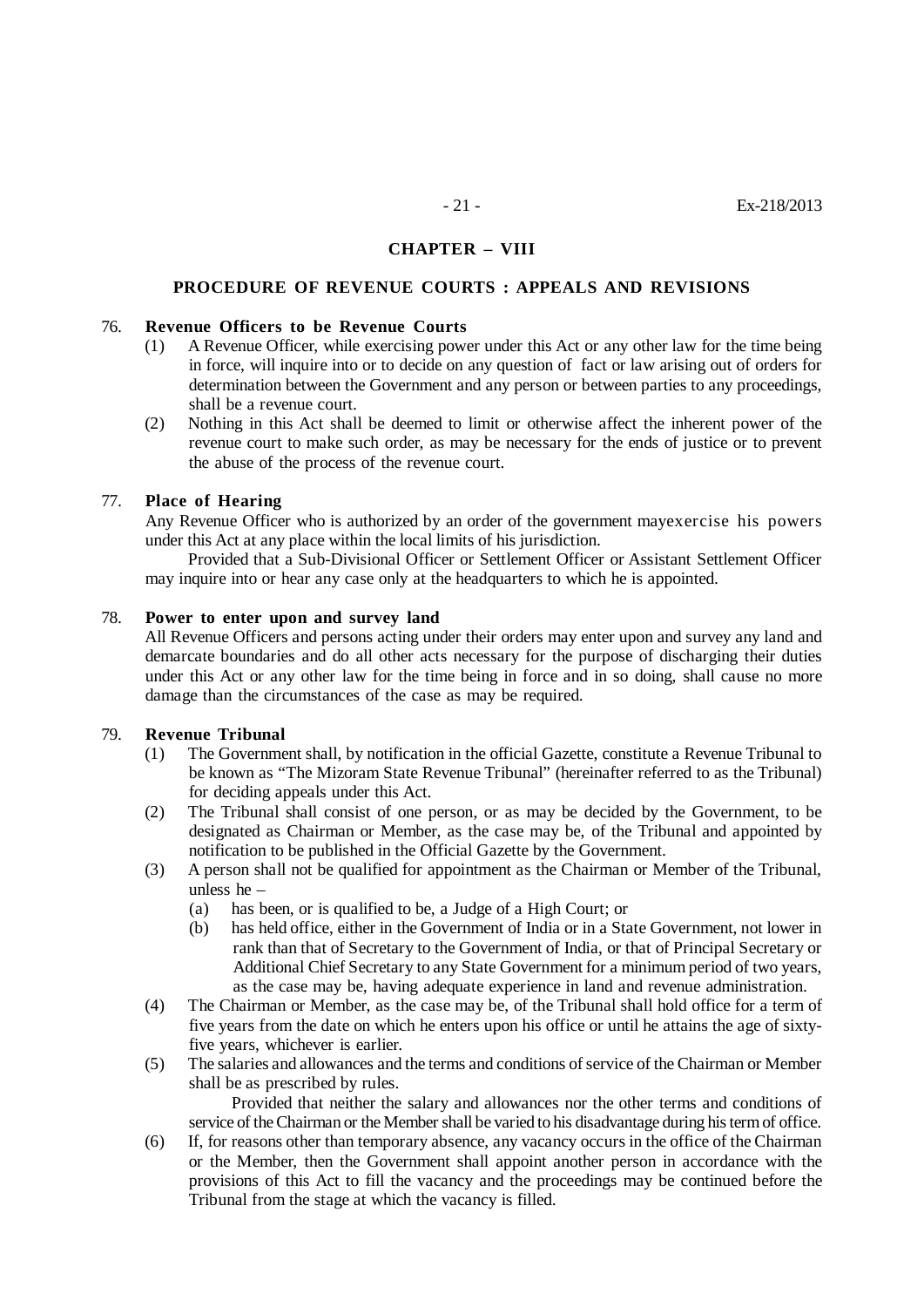## $Ex-218/2013$  - 22 -

(7) A Chairman or Member may, by notice in writing under his hand addressed to the Government resign from his office.

Provided that the Chairman or Member shall, unless he is permitted by the Government to relinquish his office sooner, continue to hold office until the expiry of three months from the date of receipt of such notice or until a person duly appointed as his successor enters upon his office or until the expiry of his term of office, whichever is earlier.

- (8) A Chairman or Member shall not be removed from his office except by an order by the Government on the ground of proven misbehaviour or incapacity after an enquiry made under the provisions of the Commission of Inquiry Act, 1952 (60 of 1952) which stands adapted and applied for the purposes of this Act.
- (9) No order of the Government appointing any person as Chairman or Member shall be called in question in any manner, and no act or proceeding before the Tribunal shall be called in question in any manner on the ground merely of any defect in the constitution of the Tribunal.
- (10) The Government shall provide the Tribunal with such officers and other employees on such conditions of service as may be prescribed by rules.
- (11) (a) The Tribunal shall not be bound by the procedure laid down by the Code of Civil Procedure, 1908 (5 of 1908) but shall be guided by the principles of justice and the spirit of the provisions of the Code, and subject to other provisions of this Act and the rules made thereunder, the Tribunal shall have powers to regulate its own procedure including the place at which it will have its sittings.
	- (b) The Tribunal shall have, for the purpose of discharging its functions under this Act, the same powers as vested in a civil court under the Code of Civil Procedure, 1908 (5 of 1908), while disposing of any appeal, in respect of the following matters, namely:-
		- (i) summoning and enforcing the attendance of any person and examining him on oath;
		- (ii) requiring discovery and production of documents;
		- (iii) receiving evidence on affidavits;
		- (iv) issuing commissions for the examination of witnesses or documents;
		- (v) reviewing its decisions;
		- (vi) dismissing any appeal for default or deciding it ex parte;
		- (vii) setting aside any order of dismissal of any appeal for default or any order passed by it ex parte; and
		- (viii) any other matter as may be prescribed by rules.
	- (c) Every proceeding before the Tribunal shall be deemed to be a judicial proceeding within the meaning of sections 193 and 228 and for the purposes of section 196 of the Indian Penal Code, 1860 (45 of 1860) and the Tribunal shall be deemed to be a civil court for all the purposes of section 195 and Chapter XXVI of the Code of Criminal Procedure, 1973.
- (12) The person who preferred an appeal hereinafter called "appellant". An appellant may either appear in person or authorized one or more legal practitioners and, in the case of a Government department or a corporate body, it may authorize in writing any of its officers or Law Officers to present the case before the Tribunal.
- (13) If an appeal is preferred to the Tribunal, the appellant shall deposit appeal fee as fixed by the Government from time to time.
- (14) The Chairman and/or Member (s) and the officers and employees of the Tribunal shall be deemed to be public servants within the meaning of section 21 of the Indian Penal Code, 1860 (45 of 1860).

## 80. **Power to transfer cases**

(1) The Tribunal may transfer any case or class of cases arising under this Act or any other law for the time being in force, from any Revenue Officer to any other Revenue Officer competent to deal with it.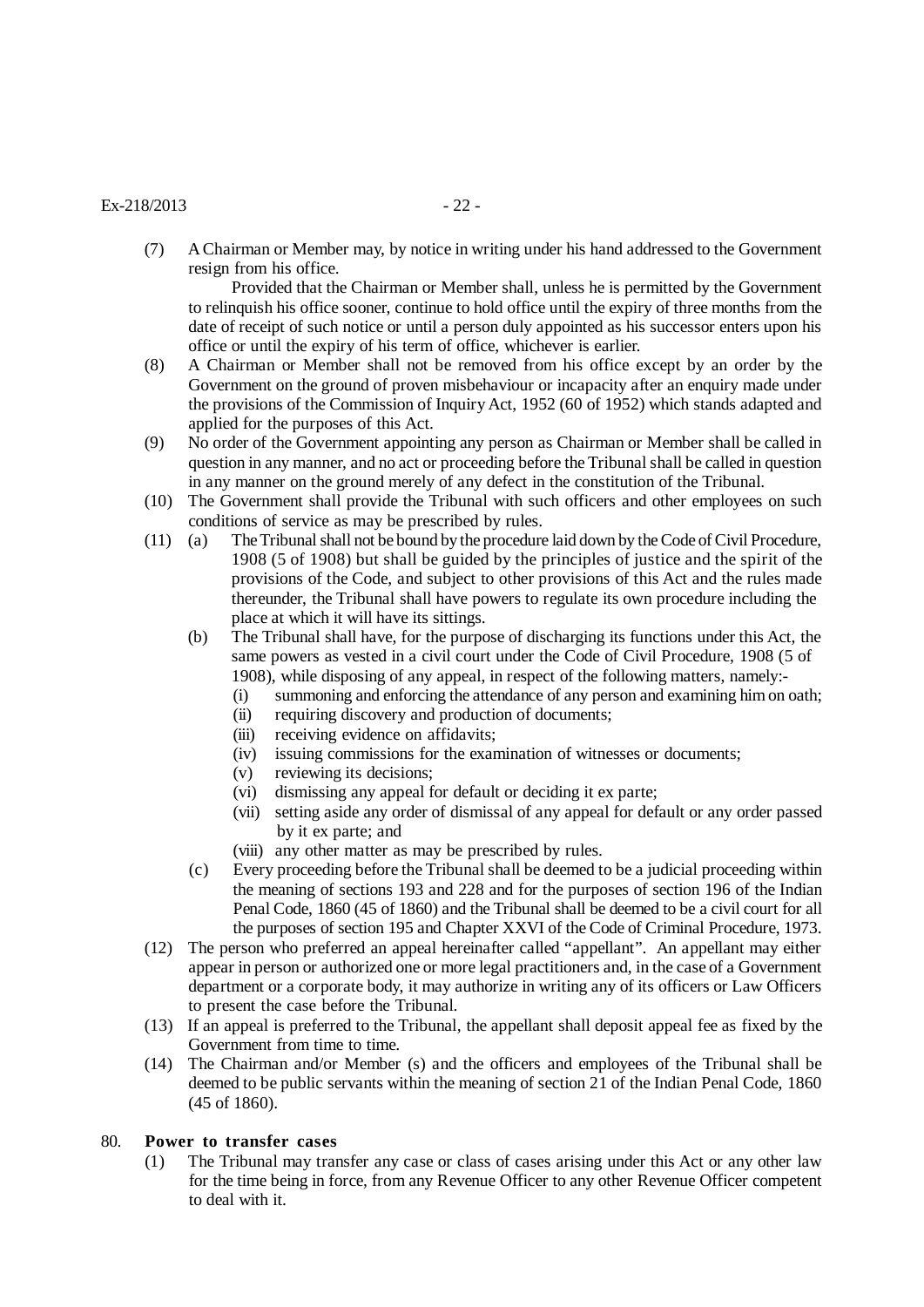- (2) The Collector or the Settlement Officer or the Settlement Officer or the Assistant Settlement Officer may transfer any case or class of cases arising under this Act or any other law for the time being in force for inquiry or decision from his own file or from the file of any Revenue Officer subordinate to him to the file of any other Revenue Officer subordinate to him and competent to deal with such case or class or cases.
- (3) The Collector or the Settlement Officer or the Assistant Settlement Officer may withdraw any case or class of cases arising under this Act or any law for the time being in force, from the file of any Revenue Officer subordinate to him to his own file and deal with such case or class of cases himself.

## 81. **Power to take evidence, summon persons to give evidence and produce documents**

- (1) Every Revenue Officer not lower in rank than a Revenue Circle Officer, while acting as a Revenue Court, shall have powers to take evidence and to summon any person whose attendance he considers necessary, either as a party or as a witness or to produce any document, for the purpose of any inquiry which such officer is legally empowered to make, and all persons so summoned shall be bound to attend either in person or by an authorized agent as such officer may direct, and to produce such documents as may be required.
- (2) Summon shall be in writing, signed and sealed by the officer issuing it and shall be in such form and be served in such manner as may be prescribed.

## 82. **Enforcement of attendance of witnesses and examination of witnesses**

If any person on whom a summon to attend as witness or to produce any document has been served, fails to comply with the summon, the officer by whom the summon has been issued under section 81 may –

- (a) issue a bailable warrant of arrest;
- (b) order him to furnish security for appearance; or
- (c) impose upon him a fine not exceeding five thousand rupees.

Provided that the person so summoned may apply for examination as a witness on commission for justifiable reasons or through video conferencing, as the case may be, and in such case, the person may not be liable to any of the measures mentioned above.

## 83. **Hearing in ex-parte**

- (1) If, on the date fixed for hearing a case or proceeding, a Revenue Officer finds that a summon or notice was not served on any party due to the failure of the opposite party to pay the requisite process fees for such service, the case or proceeding may be dismissed for default of payment of such process fees.
- (2) If any party to a case or proceedings before a Revenue Officer does not appear on the date fixed for hearing, the case or proceeding may be heard and determined in his absence or may be dismissed for default;

Provided that where there are more parties than one, and some of them do not appear, the Revenue Officer may permit such case or proceeding to proceed in the same way as if all the parties had appeared, and make such order as he thinks fit.

(3) The party against whom any order is passed under sub-section (1) or (2) may apply, within thirty days from the date of such order, to have it set aside on the ground that he was prevented by sufficient cause from paying the requisite process fees or from appearing at the hearing, and the Revenue Officer may, after notice to the opposite party and after making such inquiry as he considers necessary, set aside the order passed.

## 84. **Adjournment**

(1) A Revenue Officer may, from time to time for reasons to be recorded, adjourn the hearing of a case or proceeding before him.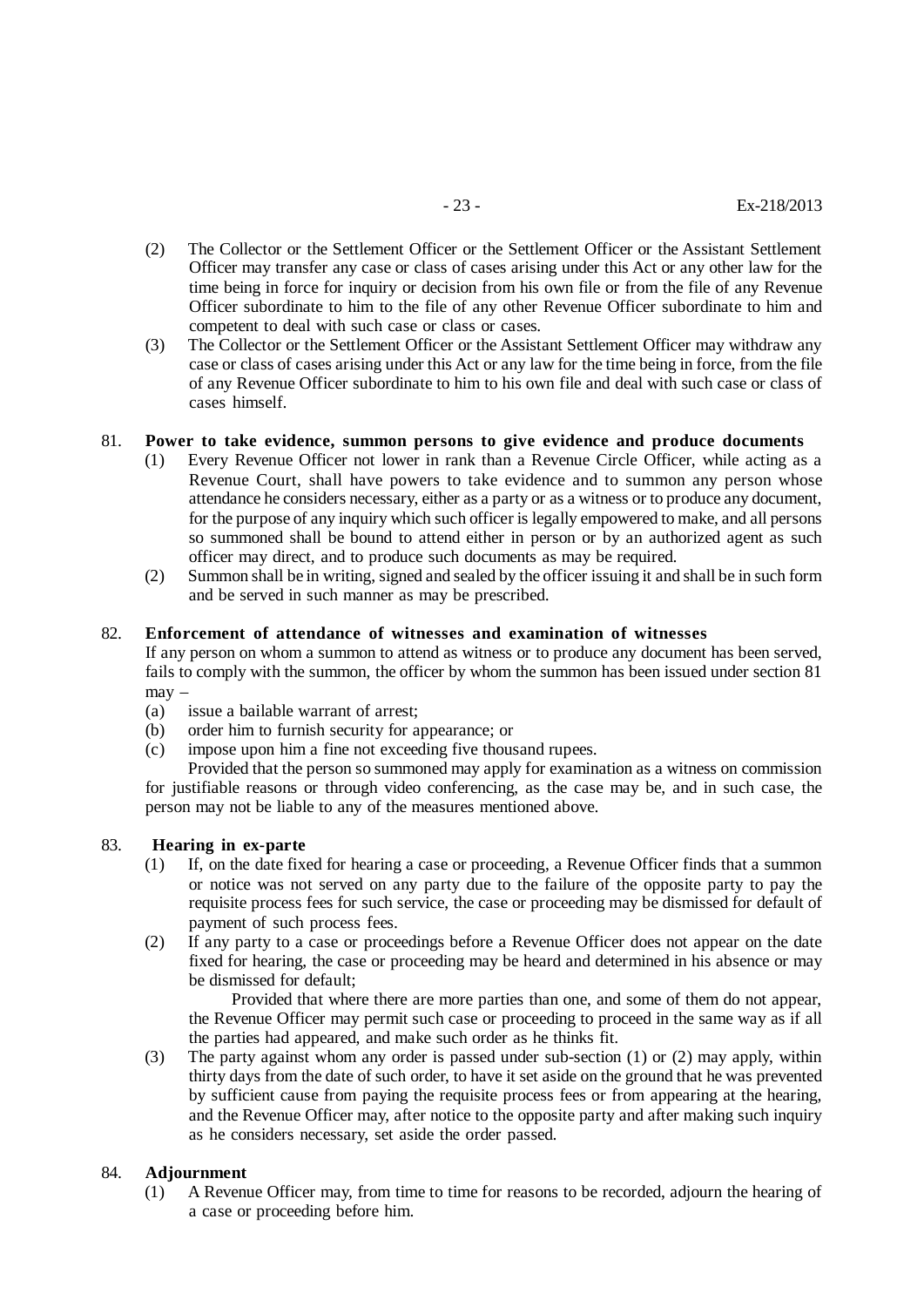#### $Ex-218/2013$  - 24 -

(2) The date and place of an adjourned hearing shall be intimated at the time of the adjournment to such of the parties and witnesses as are present.

#### 85. **Power to order payment of cost**

A Revenue Officer may direct the parties to pay the cost incurred in any case before him and also apportion the cost among the parties in such manner and to such extent as he may think fit.

#### 86. **Use of Force**

Where any order is passed under the provisions of this Act directing any person to deliver possession of land or directing the eviction of any person from land or demolition of unauthorized construction, such order shall be executed by the competent authority in such manner as may be prescribed and it shall be lawful for such authority, in accordance with rules to be prescribed, to take such steps and use or cause to be used such force as may be reasonably necessary for securing compliance with the order.

#### 87. **Appearance before and applications to Revenue Officers**

All appearances before, applications to, and acts to be done before, any Revenue Officer under this Act or any other law for the time being in force may be made or done by the parties themselves or by their authorized agents or by any legal practitioner :

Provided that any such appearance shall, if the Revenue Officer so directs, be made by the party in person.

#### 88. **Correction of error or omission**

Any Revenue Officer by whom an order was passed in a case or proceeding may, either on his own motion or on the application of a party, correct any error or omission not affecting a material part of the case or proceeding after such notice to the parties as he may consider necessary.

#### 89. **First Appellate authority**

- Save as otherwise expressly provided, an appeal shall lie from every order passed under this Act:-
- (1) If such an order is passed by an officer subordinate to the Assistant Settlement Officer, the appellant may prefer appeal to the Settlement Officer.
- (2) If such an order is passed by the Settlement Officer, the appellant may prefer appeal to the Collector or Director.
- (3) If such an order is passed by the Collector or the Director, the appellant may prefer appeal to the Revenue Commissioner or Secretary, Revenue Department.

## 90. **Second Appeal**

- (1) A Second appeal shall lie against any order passed in first appeal:-
- If an order is passed under Section 89, the appeal may be preferred appeal to the Tribunal.
- (2) An order passed by the Tribunal shall be final.

# 91. **Limitation of appeals**

The limitation period for filing:-

- (a) in the case of a first appeal, within thirty days from the date of the order appealed against; and
- (b) in the case of a second appeal, after the expiry of sixty days from the date of the order appealed against.

Provided that if there is sufficient or reasonable ground in the delay of preferring appeal, delay may be condoned by the appellate authority.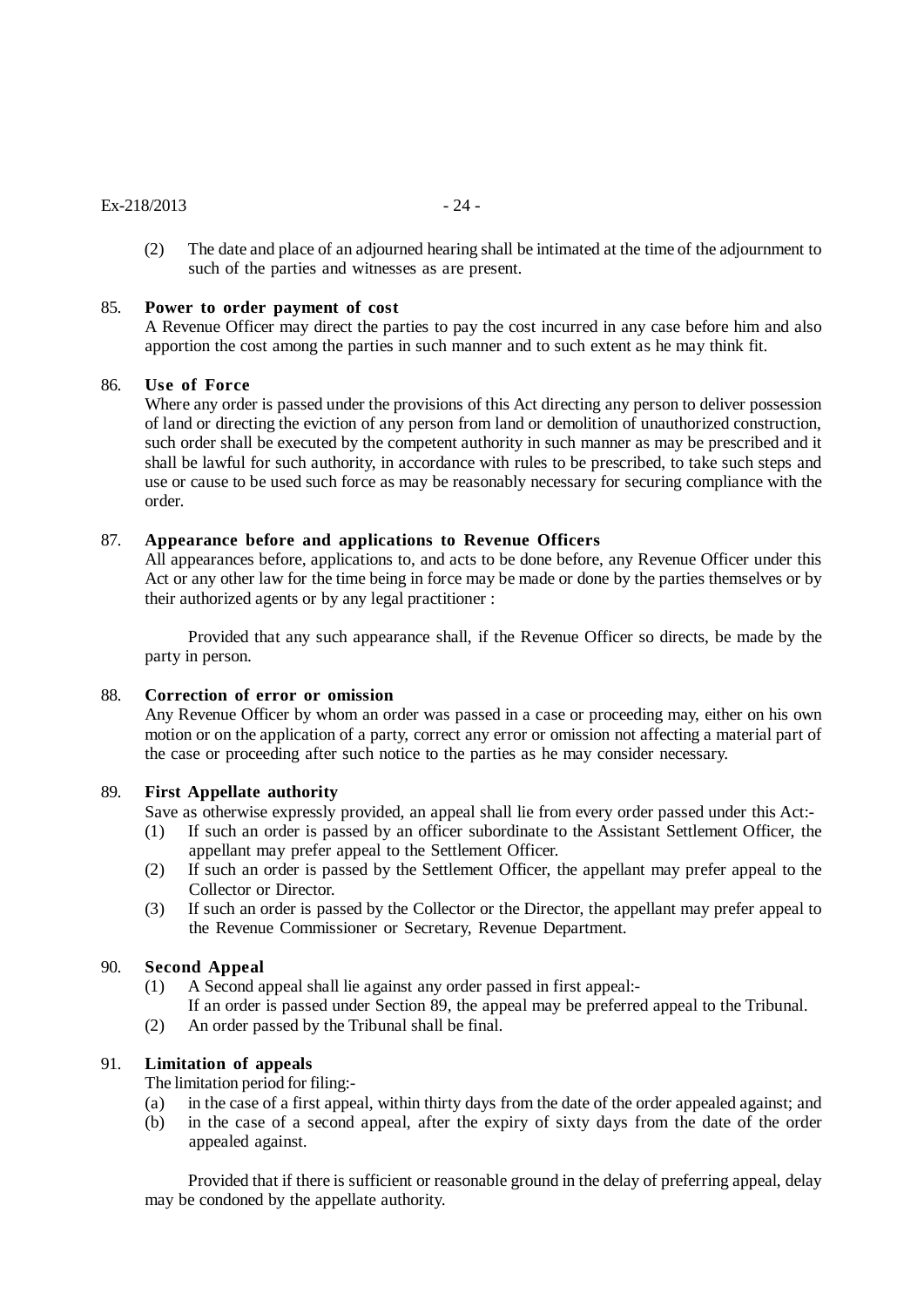## 92. **Revision**

The Commissioner or the Director, as the case may be, may either on his own motion or on the application of any party, call for the records of any proceeding before any Revenue Officer subordinate to him for the purpose of satisfying himself as to the legality or the propriety of any order passed by such Revenue Officer, and may pass such order in reference thereto as he thinks fit;

Provided that he shall not vary or reverse any order affecting any right between private persons without having given a notice to the interested parties to appear or to be heard;

Provided further that no revision shall lie after the expiry of ninety days from the date of the order proposed to be revised.

## 93. **Rectification of mistake by review**

With a view to rectifying any mistake apparent from the record, a Revenue Officer referred to in section 7 may amend any order passed under the provisions of this Act, either on his own motion or on the application of any party interested subject to the following conditions;

- (1) No order affecting any question of right between private persons shall be reviewed except on the application of a party to the proceedings or except after notice to the other party, and no application for review of such order shall be entertained unless it is made within ninety days from the date of the order.
- (2) An order which has been a subject or appeal or on revision shall not be reviewed or amended by any officer subordinate to the appellate or revision authority.

 Provided that no order shall be reviewed or amended after expiry of one-hundred eighty days in which the order sought to be amended was passed.

### 94. **Stay of execution of orders**

- (1) A Revenue officer who has passed any order, or in his absence, his successor-in-office, may, at any time before the expiry of the period prescribed for appeal, direct the stay of execution of such order for such period as he thinks fit, provided that no appeal has been filed in the meantime.
- (2) Any authority before whom a case is pending in appeal or revision may direct the stay of execution of the order appealed from or under revision for such period not exceeding 45 days.

# 95. **Process fees**

Every application, appeal or review or other proceedings under this Act shall be accompanied by a process fees of such amount as per the provisions of the Court Fees (Mizoram Amendment) Act, 1996.

#### 96. **Exclusive jurisdiction of Revenue Courts and bar of jurisdiction of Civil Courts**

- (1) Save as otherwise provided in this Act, or any other law for the time being in force, a Revenue Court shall have jurisdiction to determine, decide or dispose of any matter which it is, by or under this Act, empowered to determine, decide or dispose of and no Civil Court shall exercise jurisdiction as to any of such matters.
- (2) Subject to the exception hereinafter specified, no civil Court shall exercise jurisdiction as to any of the following matters, namely :-
	- (a) claims against the Government relating to any property appurtenant to any office or for any service whatsoever;
	- (b) objections-
		- (i) to the amount or incidence of any assessment or collection of land revenue under this Act, or
		- (ii) to the mode of assessment or levy or collection or to the principle on which such assessment or levy or collection is fixed or made; or
		- (iii) to the validity or effect of the notification issued under this Act or the Rules made thereunder;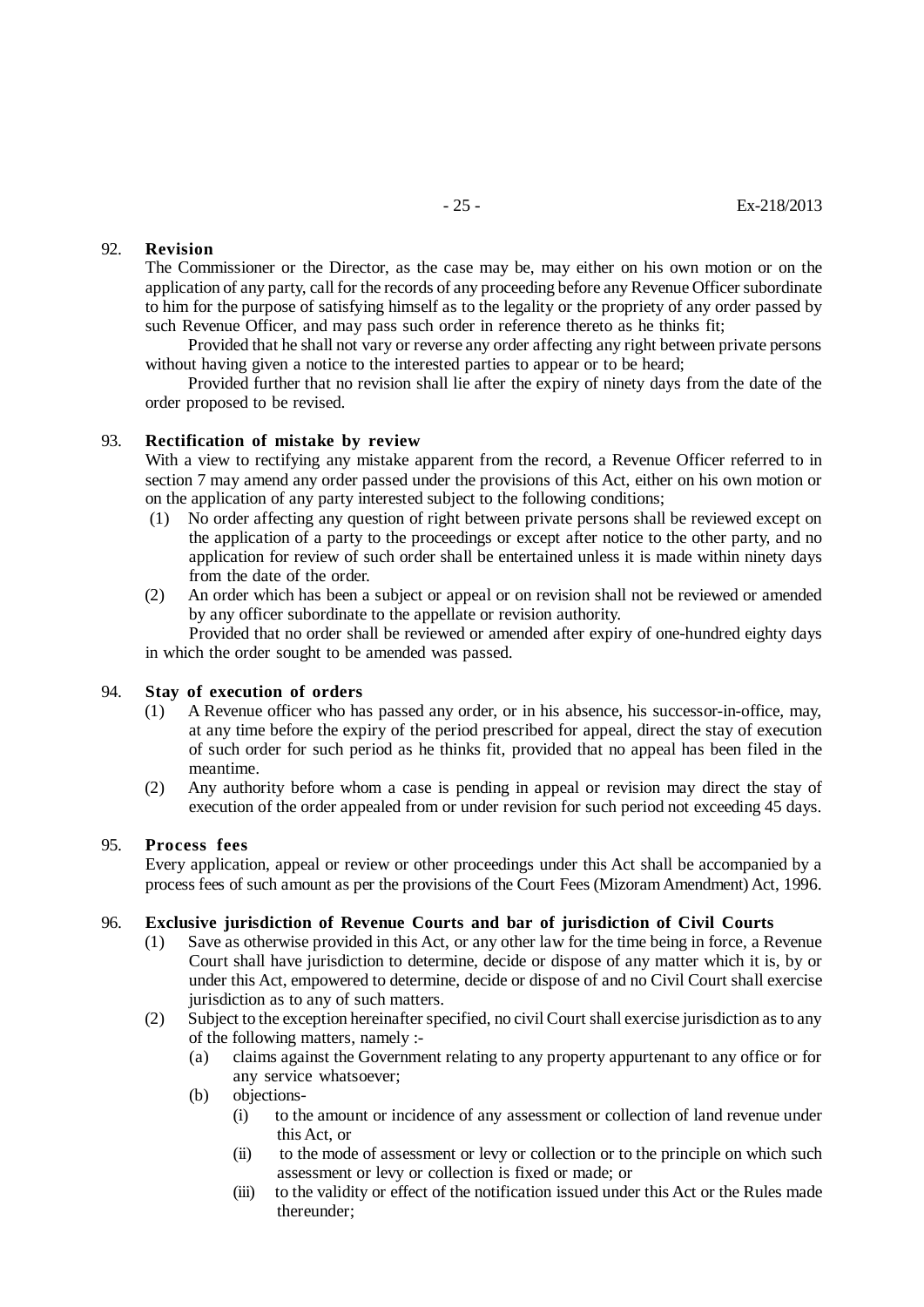## $Ex-218/2013$  - 26 -

- (c) claims connected with or arising out of any proceedings for the realisation of land revenue or other demands recoverable as arrears of land revenue under this Act, or any other law for the time being in force;
- (d) claims to set aside, on account of irregularity, mistake, or any other ground, except fraud, sales for arrears of land revenue;
- (e) claims against the Government-
	- (i) to be entered in the revenue survey or settlement records or any land records as liable for the revenue or as holder, occupant, mortgagee, landlord or tenant,
	- (ii) to have any entry made in any record of a revenue survey or settlement relating to land revenue; or
	- (iii) to have any such entry omitted or amended;
- (f) distribution of land or allotment of land, revenue or partition of any land under this Act or any other law for the time being in force; and
- (g) claims against the Government
	- (i) to hold land wholly or partially free from payment of land revenue, or
	- (ii) to receive payments charged on or payable out of the land revenue, or
	- (iii) to set aside any cess or rate payable under the provisions of any law for the time being in force, or
	- (iv) respecting the occupation of waste or vacant land belonging to Government.

#### 97. **Savings of certain suits**

Nothing in section 93 shall be held to prevent the Civil Courts from entertaining any of the following suits :-

- (a) Suits against the State Government to contest the amount claimed or paid under protest, or recovered as land revenue on the ground that such amount is in excess of the amount authorized in that behalf by the Government, or that such amount had, prior to such claim, payment or recovery, been satisfied in whole or in part, or that the plaintiff or the person whom he represents is not the person liable for such amount;
- (b) Suits between private parties for the purpose of establishing any private right, in case it is affected by any entry in any land record; or
- (c) Suits between private parties for possession of any land being in a whole survey number or sub-division of a survey number or a part thereof.

## **CHAPTER – IX**

## **TRANSFER OF OWNERSHIP OF LAND**

#### 98. **Transfer of ownership of land**

- (1) If a Settlement holder or Periodic Patta holder or Pass holder who is a domicile of the State wants to transfer his land partly or wholly to another, he shall apply using the form as may be prescribed by the Government from time to time and a new certificate or Periodic Patta or Pass will be issued with prior permission of the competent authority. Rates of new recording fees, etc as may be fixed by the Government from time to time shall be paid by the transferee or transferor as the case may be.
- (2) No land within the area to which this Act extends, shall be transferred by a tribal to a non-tribal or by a non-tribal to another non-tribal or even by any tribal domicile of the State as described in sub-section (16) and sub-section (45) of section 2 of this Act to a non-domicile tribal except with the previous sanction of the Government:

Provided that the Government, if satisfied, may, from time to time by notification, prohibit any transfer of land within such area or areas as may be specified in the notification and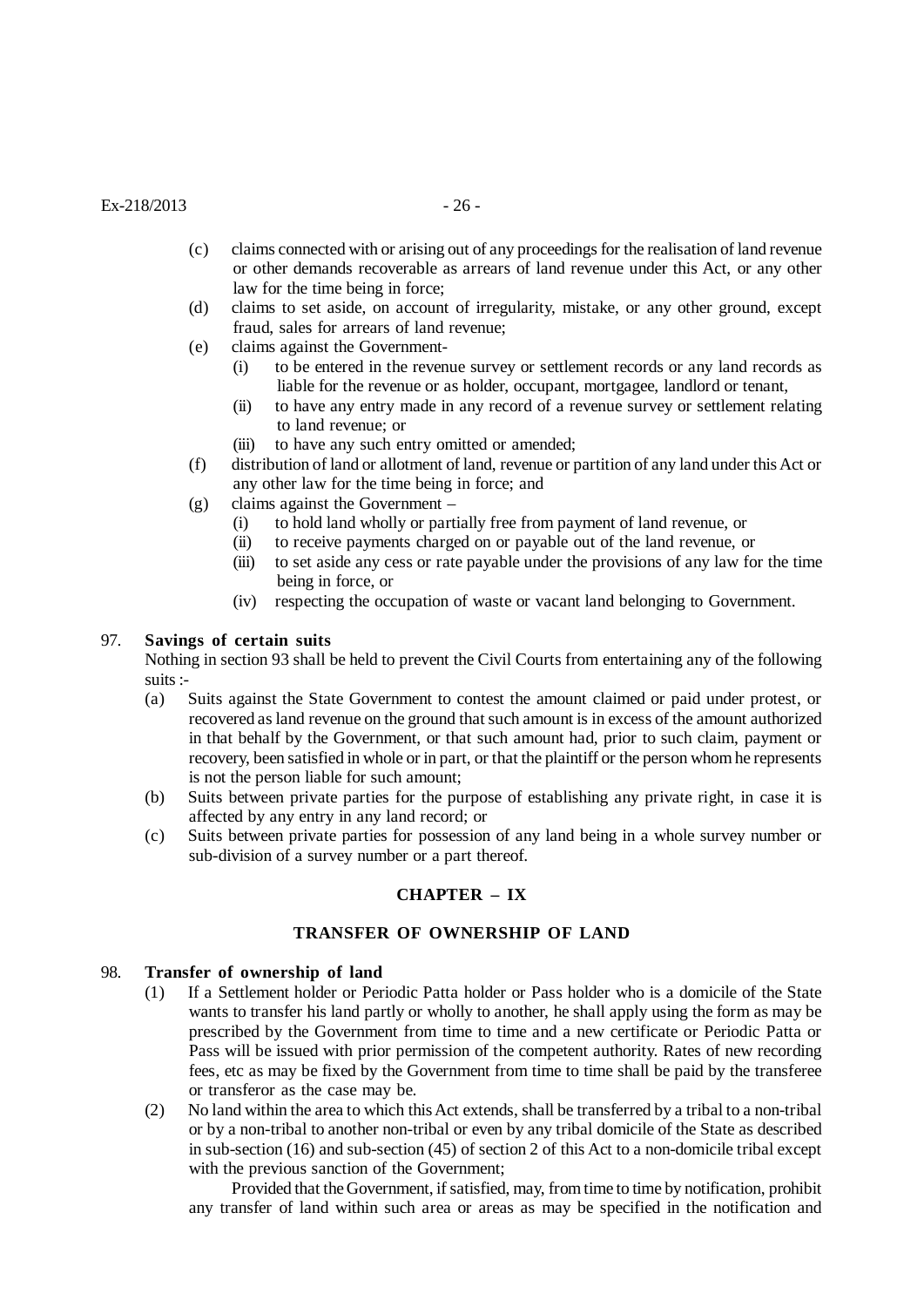thereupon the competent authority shall not sanction any such transfer of land under the provision of this Act, within such area or areas.

- (3) Every notification issued under the proviso to sub-section (2) of this section shall have effect only on the date of its first publication in the official gazette of Mizoram;
- (4) No officer required under any law for the time being in force relating to registration of documents or to the recording of any right in or over land shall register any documents or record any right relating to any transfer of land which is contrary to sub-section (1) and (2) of this section.
- (5) Any transfer of land made in contravention of the provisions of this section shall be void and shall not be enforceable in any court.
- Explanation: The expression 'non-tribal' shall include Ministry, Unit, Body, Department, Undertaking, Corporation, Company, Society, Authority and the like under the Central Government or any State Government, any registered firm or society or association or company formed by the tribals, and any other corporate body even if comprised fully of the tribals and religious institution.

## 99. **Disposal of applications**

- (1) In granting or refusing sanction under section 98, the Government shall also take into account the following matters according to the circumstances of each case:-
	- (a) whether the non-tribal holds any other land in the State;
	- (b) whether there is any other tribal willing to take the land on transfer at the market value;
	- (c) whether the non-tribal seeking to take the land on transfer is carrying on any business, profession or vocation in or near the area and whether for the purposes of such business, profession or vocation, it is necessary for him to reside in the area;
	- (d) interests of the Scheduled Tribes in the area;
	- (e) whether the land proposed to be transferred is actually required as a place of public religious worship by any community or as burial or cremation ground;
	- (f) whether the land sought to be transferred is for the purpose of implementing a scheme to promote the interests of the tribals in the field of education, health or industry;
- (2) Every order granting or refusing sanction shall be in writing and, in the case of any refusal, shall contain reasons for such refusal.
- (3) Every application for sanction under this section shall be disposed of by the competent authority as early as possible and not later than six months.
- (4) If no order is passed by the competent authority on such application within six months, it shall be deemed that the sanction has been accorded.

## 100. **Requirement of registration**

All valid transfers of land shall be compulsorily registered within the State under the provisions of the Indian Registration Act, 1908 as amended from time to time and subject to the provisions of the said Act.

## 101. **Eviction of persons in unauthorized possession or illegal transfer of ownership of land**

(1) If any person is found in possession of any land otherwise than in accordance with the provisions of this Act, the competent authority may serve a notice upon such person requiring him to show cause why he should not be evicted from the land, and, after giving him an opportunity of being heard, require him to vacate the land and to remove any buildings or fences which may have been erected thereon, within such time as may be fixed in this behalf.

Provided that annual crops actually growing on the land if any, shall be allowed to remain till they are harvested or reasonable time prescribed by the competent authority.

(2) If any person refuses or fails to comply with an order made under sub-section (1), the competent authority may evict such person from the land.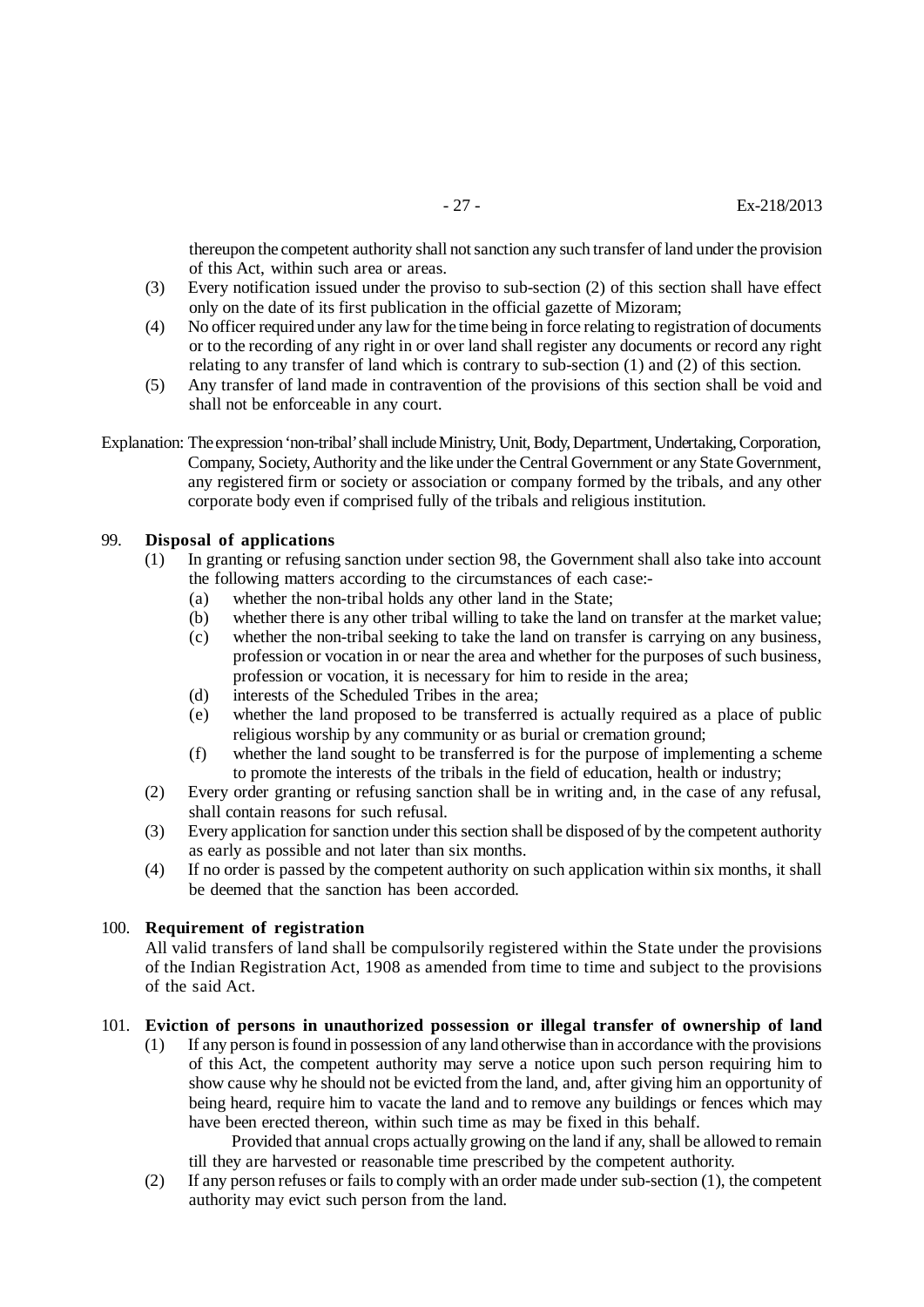#### $Ex-218/2013$  - 28 -

(3) The competent authority, upon such land being vacated, may restore the land to the original transferor or his successor-in-interest on refund of the actual consideration to the transferee or any person claiming through him;

Provided that in case the original transferor or his successor-in-interest refuses or fails to refund the actual consideration to the transferee or any person claiming through him, the land shall vest in the Government free from all encumbrances.

(4) Any person aggrieved by an order passed by the competent authority under sub-section (1) or (2) or (3), may, within a period of thirty days from the date the order is communicated, prefer an appeal to the Commissioner of Revenue.

## 102. **Sale of land by Court or other authority**

No land belonging to any domicile tribal shall be sold in execution of any decree or order passed by a court or any other authority to any non-domicile tribal or non-tribal except with the previous permission of the competent authority.

## 103. **Penalty**

Any person or persons intentionally disobeying an order or requisition to vacate under section 101 shall be liable to a fine which may extend to Rupees ten thousand, and in case such disobedience is continued, to a further fine which may extend to Rupees five thousand for each day during which such breach continues.

## 104. **Cognizance of offence**

All offences punishable under this Act shall be cognizable and bailable.

## 105. **Exemptions**

Nothing contained in this Act shall apply to –

(1) Any transfer of land as security for any loan granted by such banking company, non-banking financial institutions, co-operative society or other credit institutions recognized by Reserve Bank of India from time to time.

Provided that a banking company, non-banking financial institution, co-operative society or other credit institutions as notified above by the Government shall not transfer any such land to a person who is non-tribal or non-domicile tribal except with the previous sanction of the competent authority as provided in section 98;

- (2) letting out on rent of any building standing on land;
- (3) any transfer of land to or in favour of the Government;
- (4) any transfer of land to, or in favour of
	- (a) any company, corporation, society (including co-operative society), autonomous body or association, wholly or substantially owned and controlled or managed by the Government and which the Government may, by notification, specify in this behalf;
	- (b) a Municipal Corporation or municipality constituted under any law.
	- (c) any person or member of a Gorkha community domiciled in the State of Mizoram as described in Section 2(16).

# 106. **Bar of suit in Civil Courts**

No suit shall be brought in any civil court to set aside or modify any order made in respect of land revenue assessment, collection of land revenue or taxes or imposition of penalty on arrear.

# 107. **Suit, etc., against authority and officers acting in good faith**

No suit, prosecution or legal proceeding shall lie against any authority or officer for anything done in good faith under this Chapter.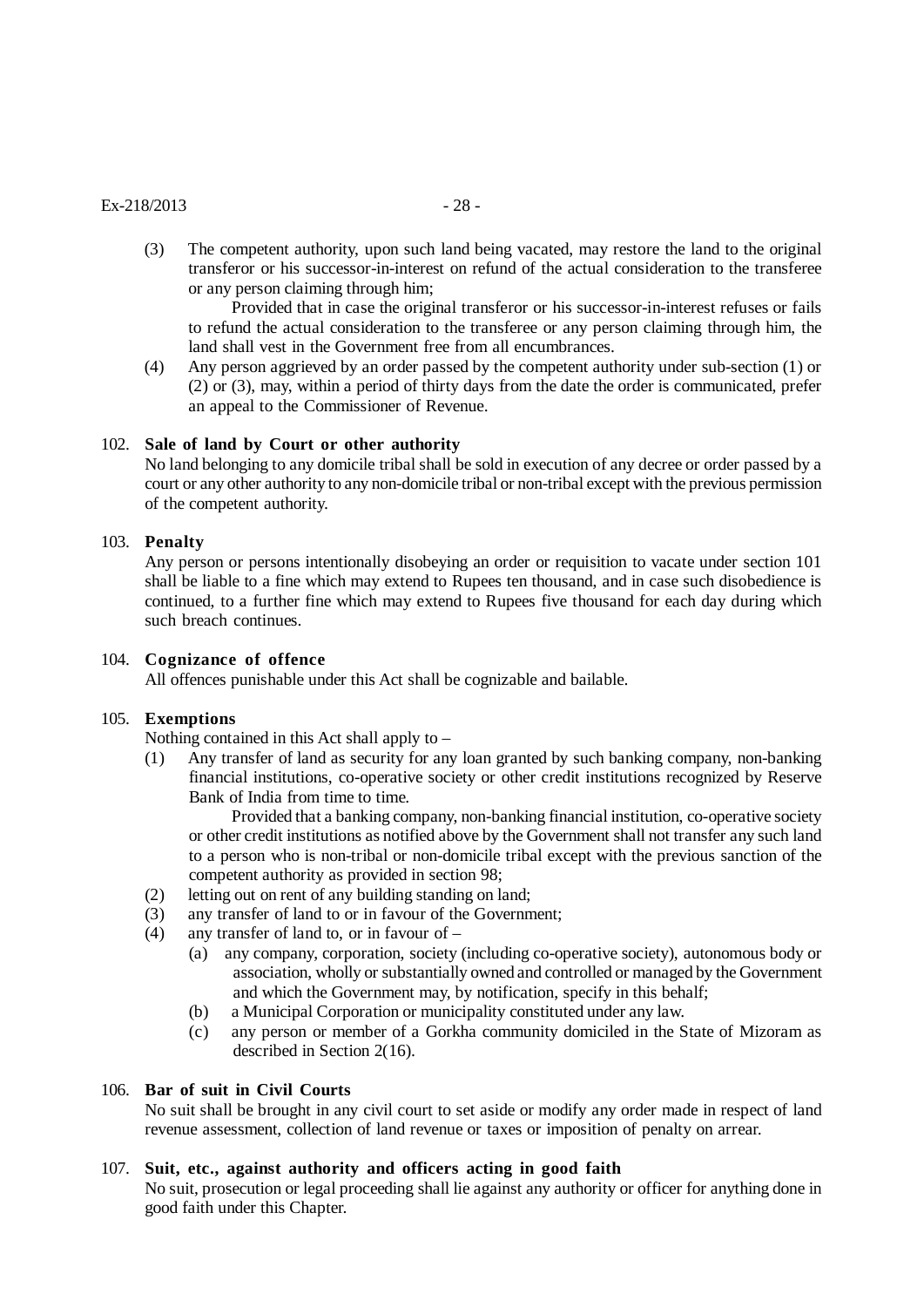## **CHAPTER – X**

#### **OWNERSHIP OF AN APARTMENT IN A MULTI STOREYED BUILDING**

#### 108. **Apartment or group housing to be heritable and transferable**

Each apartment including group housing in a cooperative basis together with the percentage of undivided interest in the common areas and facilities of such apartment shall, for all purposes, constitute heritable and transferable immovable property within the meaning of any law for the time being in force, and accordingly, an apartment owner may transfer his apartment and the percentage of undivided interest in the common areas and facilities of such apartment by way of sale, mortgage, lease, gift, exchange or in any other manner whatsoever in the same manner, to the same extent and subject to the same rights, privileges, obligations, liabilities, legal proceedings, remedies and to penalty, forfeiture and punishment as any other immovable property or make a bequeath of the same under the laws applicable to the transfer and succession of immovable property.

#### 109. **Ownership of apartments**

Each group housing or apartment owner shall be entitled to exclusive ownership and possession of his apartment in accordance with the Land Settlement Certificate (Apartment) executed and registered in accordance with the provisions of these Act.

#### 110. **Common areas and facilities**

- (1) Each group housing or apartment owner shall be entitled to an undivided interest in the common areas and facilities in the percentage specified in the Land Settlement Certificate (Apartment). Such percentage shall be computed by taking as the basis the extent of the plinth area available in the apartment in relation to the total extent of the plinth area available in the building.
- (2) The percentage of the undivided interest of each apartment owner in the common areas and facilities, if any, as expressed in the Land Settlement Certificate (Apartment) shall have a permanent character, and shall not be altered without the consent of all the apartment owners. The percentage of the undivided interest in such common areas and facilities shall not be separated from the apartment to which it appertains, and shall be deemed to be conveyed or encumbered with the apartment whether or not such interest is expressly mentioned in the conveyance or other instrument.
- (3) Each apartment owner may use the common areas and facilities in accordance with the purpose for which they are intended without hindering or encroaching upon the lawful rights of the other apartment owners.
- (4) The necessary works of maintenance, repairs and replacement of the common areas and facilities and the limited common areas and facilities and the making of any additions or improvements thereto shall be carried out only in accordance with the provisions of this Act and the bye-laws.

#### 111. **Certain works prohibited**

No apartment owner shall do any work or put the apartment to any other use which would jeopardize the soundness or safety of the property, reduce the value thereof nor shall any apartment owner add any material structure or excavate any additional basement or cellar without previously obtaining the unanimous consent of all the other apartment owners.

# 112. **Contents of Land Settlement Certificate (Apartment and group housing)**

The Land Settlement Certificate (Apartment) shall contain the following particulars:-

(1) Description of the land on which the building and improvements are located (including survey number, plot number etc.); and whether the land is freehold or leasehold and if leasehold, the period of such lease.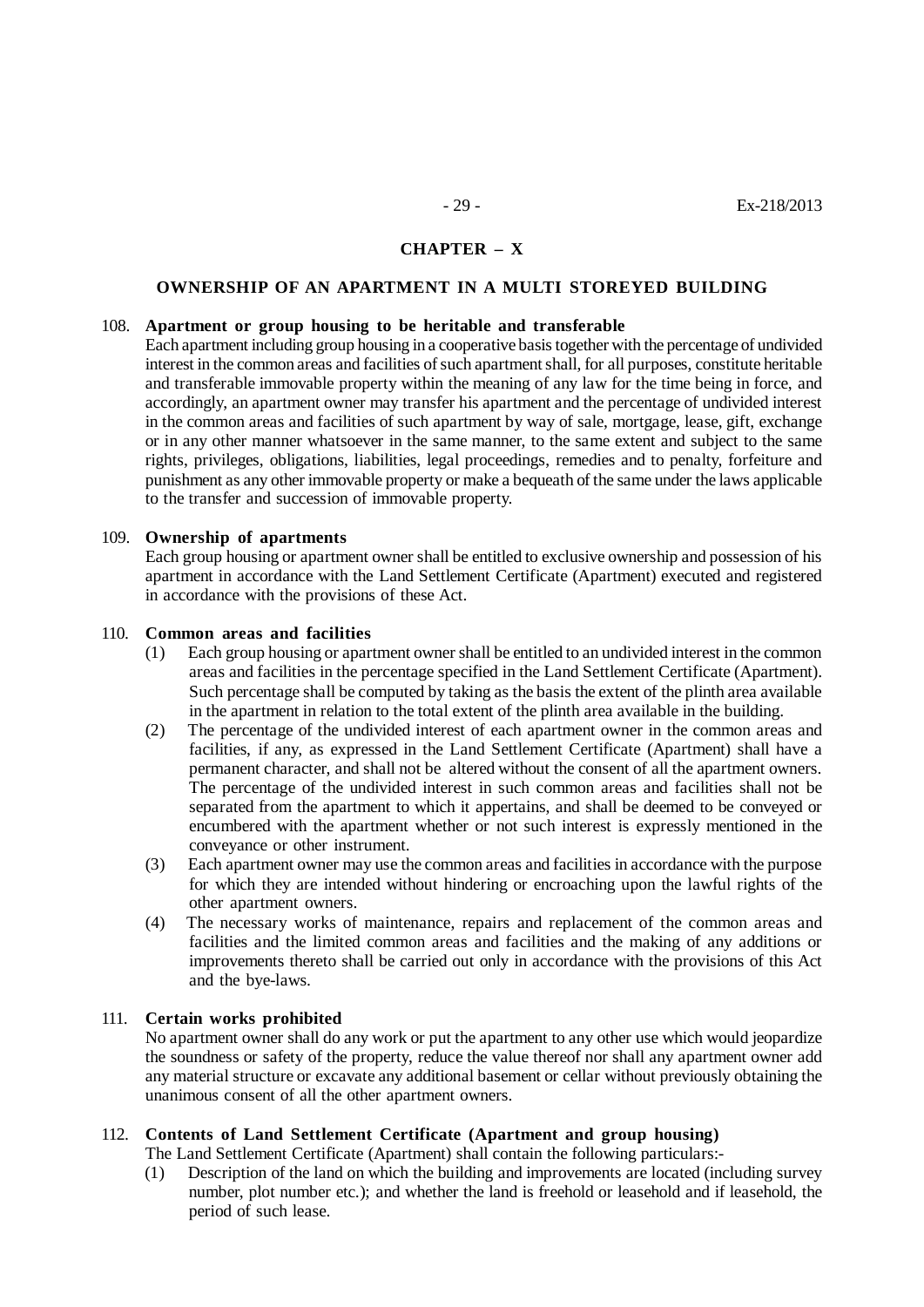#### $Ex-218/2013$  - 30 -

- (2) Description of the building stating the number of storey and basements, the number of apartments and the principal materials to which it is or is to be constructed.
- (3) The apartment number of each and a statement of its location, approximate plinth area, number of rooms and immediate common area to which it has access, and any other particulars necessary for its proper identification.
- (4) Description of the common areas and facilities and the percentage of undivided interest appertaining to the apartment in the common areas and facilities.
- (5) Total plinth area of the building of each apartment and its owner along with the area of the land on which the building is located and the proportionate area of the land vis-a-vis the proportionate area of the apartment.
- (6) Description of the limited common areas and facilities, if any, stating to which apartment their use is reserved.
- (7) Any other details in connection with the property which the Government may deem desirable to set forth consistent with this Act.

#### 113. **Record-of-rights of multi-storeyed building**

- (1) Subject to the provisions of the Mizoram Land Survey and Settlement Operation Act, 2003 (4 of 2003) as amended from time to time and such rules as may be made by the State Government in this behalf, the Director of Land Records or the Director or the competent authority, as the case may be, shall give effect to allotment or partition of such multi-storied units or flats or apartments of multi-storeyed buildings to legal inheritors or transferees of the land or building, as may be prescribed.
- (2) No transfer of multi-storeyed units or flats or apartments of any multi-storied building shall be made by way of sale, exchange, gift, bequest or mortgage with possession, without prior permission from the Government or competent authority.
- (3) If the inheritors or transferees of such storeyed property have a joint interest in the land, their names shall be entered as co-holders in the record-of-rights.

#### 114. **Land Settlement Certificate (Apartment) and copy of Floor plan to be registered**

- (1) The Land Settlement Certificate (Apartment) and every endorsement thereon relating to the transfer of the apartment including development right and the Floor Plan of the building shall be registered under Registration Act, 1908 (Central Act XVI of 1908) as adapted in the State of Mizoram and for purpose of the said Act, the said documents shall be deemed to be documents of which registration is compulsory.
- (2) The floor plan of the multi-storeyed building or group housing shall be registered under building regulations of Municipalities or Local Bodies or any other Authorities under the government.

## **CHAPTER – XI**

## **GENERAL AND MISCELLANEOUS**

#### 115. **Right to inspection of copies of documents, statements and registers**

All documents, statements and registers maintained under this Act or the rules framed there under shall be open to inspection during such hours and subject to such conditions and payment of fees as may be prescribed. Any person shall, on payment of such fees, be entitled to be furnished with a copy of, or any portion of any such document, statement or register.

#### 116. **Costs**

Subject to the provisions of this Act, the cost of and incidence to proceedings before any Revenue Officer or the Tribunal shall be at his/its discretion and he/it shall have full powers to determine by whom or for what property and to what extent such costs are to be paid and to give all necessary direction for the purposes aforesaid.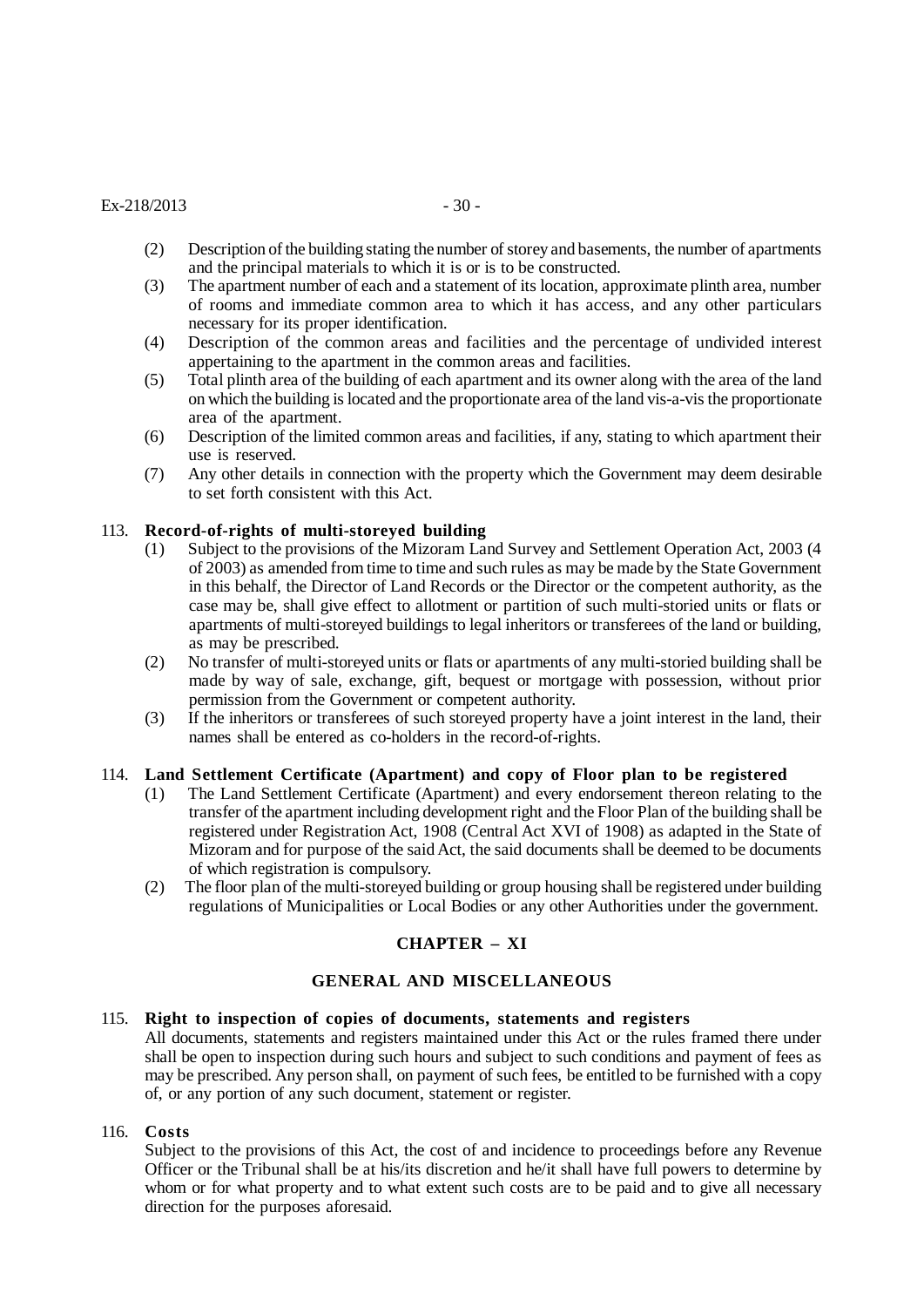## 117. **Service of notice, orders, etc.**

Every notice or other document required or authorized to be served under this Act may be served either -

- (a) by delivering it to the person on whom it is to be served, or
- (b) by leaving it at the usual or last known place of abode of that person, or
- (c) by sending it in a registered letter addressed to that person at his usual or last known place of abode, or
- (d) in case of a corporate body by delivering it or sending it in a registered letter addressed to the Secretary or other principal functionary of the company or body at its principal office, or
- (e) in such other manner as may be laid down in the Code of Civil Procedure, 1908 (Act V of 1908).

## 118. **Application of the provisions of section 5 of the Indian Limitation Act, 1963**

Unless otherwise specially provided in this Act, the provision of section 5 of the Indian Limitation act, 1963 shall apply to all proceedings under this Act.

## 119. **Application of the provisions of the Indian Easements Act, 1882**

Save as otherwise provided in this Act, any of the provisions of Indian Easements Act, 1882 (Act V of 1882) as amended from time to time shall apply to the proceedings under this Act, subject to the manner prescribed by the Government that it deems expedient to apply such provision to such case or situation or area.

## 120. **Prohibition against unauthorized dealings with public place or material**

- (1) No person shall, without authority in that behalf, remove earth, sand or other materials or deposit any matter or make any encroachment from, in, or on any land vested in the State Government, or in any way obstruct the same.
- (2) Any encroachment in the manner described in sub-section (1) of this section of public place or public material or public space shall be decided by the Government as per provisions of the Mizoram (Prevention of Government Land Encroachment) Act, 2001 as amended from time to time.

## 121. **Legal sanctity of computerized land records, maps and documents**

- (1) Subject to such rules as may be made in this behalf, the land records, maps, registers, accounts and other relevant documents prepared and maintained by means of computer-aided marking such as bar code, biometric record and photo etc. or other electronic device shall be legally valid document and it shall have the same evidential value as a document prepared and maintained in accordance with this Act or in any other laws for the time being in force.
- (2) A set of computerized print-out of such records, duly authenticated by the competent authority, shall be taken up for updating and for issue of original or certified copies through computer. Such computerized record-of-right, duly authenticated by the competent authority, shall be presumed to be correct, and on a par with the original copy of record-of-rights.

## 122. **Delegation of powers by the state Government**

The State Government may, by notification in the Official Gazette, delegate any of its powers to be exercised under this Act to any authority subordinate to it subject to such reservations as may be specified in the notification.

## 123. **Protection of action taken under this Act**

(1) No suit, prosecution or legal proceedings shall lie against any person for anything done or intended to be done in good faith in pursuance of this Act or any rules made thereunder.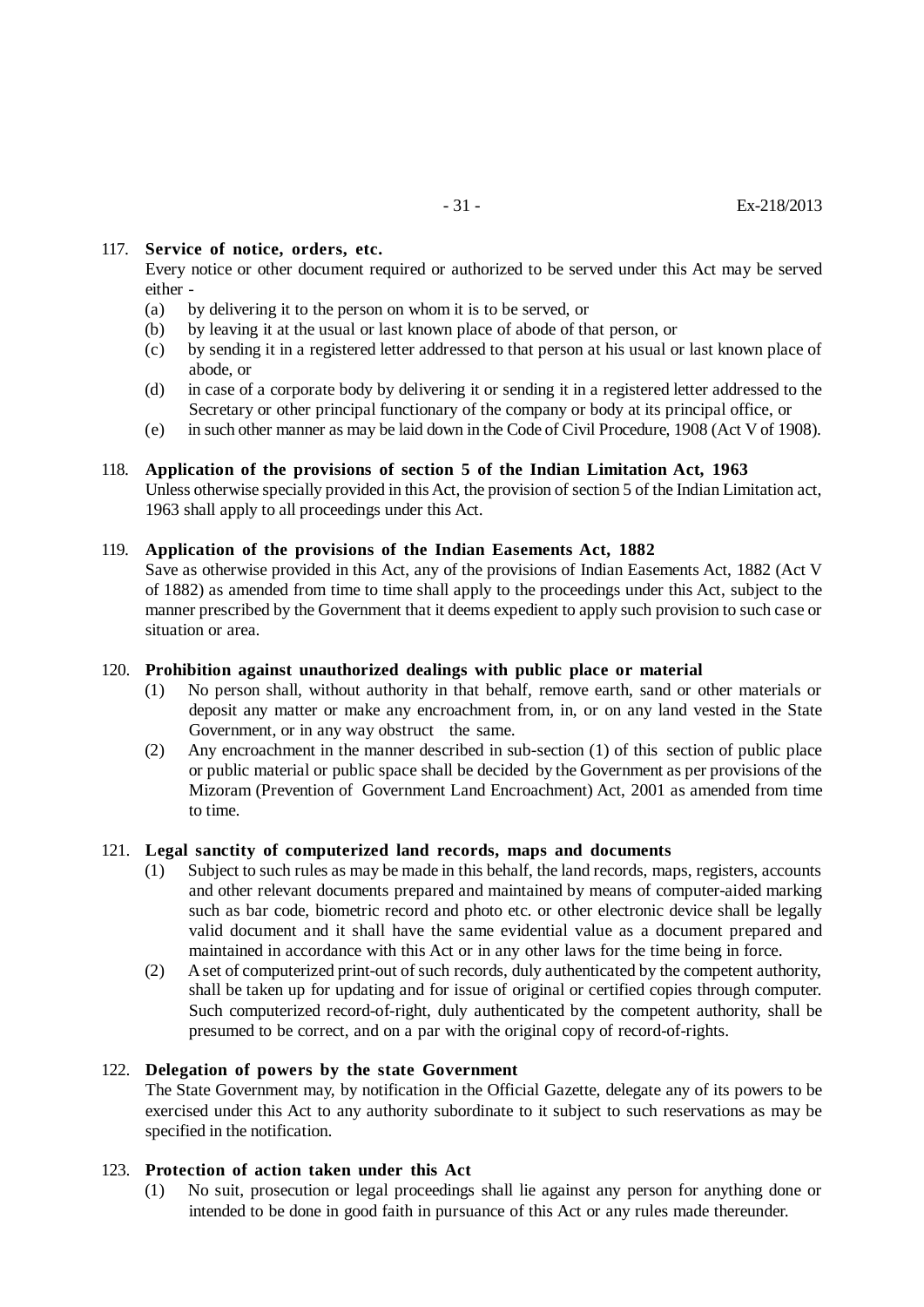#### $Ex-218/2013$  - 32 -

(2) No suit or other legal proceedings shall lie against the State Government for any damage caused or likely to be caused or for any injury suffered or likely to be suffered by virtue of any provisions of this Act or by anything done or intended to be done in good faith in pursuance of this Act or any rules made thereunder.

## 124. **Village Council and Local Councils to keep such records as may be prescribed**

The Government may prescribe from time to time what land records, maps, registers, accounts and other records shall be kept by the Village Councils and the Local Councils.

#### 125. **General provisions as to penalties**

Whoever contravenes any provision of this Act for which no penalty has been otherwise provided for therein shall be punishable with fine which may extend to five thousand rupees or imprisonment which may extend up to six months or both.

## 126. **Powers of Officers dealing with proceedings under this Act**

Subject to the provisions of this Act and rules made thereunder, any officer while dealing with proceedings under this Act shall exercise the powers of a Civil Court under the Code of Civil Procedure, 1908 (Act V of 1908) for the purpose of-

- (a) Summoning and enforcing the attendance of any person and examining him on oath as a witness;
- (b) requiring the discovery and production of any document or record;
- (c) receiving evidence on affidavits;
- (d) requisitioning any public record or copy thereof from any office;
- (e) issuing commission for the examination of witness or documents;
- (f) enforcing of execution orders including an order for restoration of possession as if such orders were decrees of a civil court;
- (g) remanding any case or proceedings to the officer from whose decree the appeal is preferred, and while such officer shall record the substance of the evidence, if any, taken by him.

#### 127. **Act to override other Laws**

Save and except the provisions of any other law to which the provisions of this Act have been subject to, the latter shall have overriding effect over the provisions contained in any other law of the State for the time being in force or in any custom or usage or in any contract, express or implied, or any instrument having effect by virtue of any such State law other than this Act;

Provided that in case more than one law have been given the overriding effect and are in conflict, then latest law shall have the overriding effect.

## 128. **Power to remove difficulties**

If any difficulty arises in giving effect to the provisions of this Act, the state Government may, as occasion may require, by notification in the official Gazette, take any action not inconsistent with the provisions of this Act, which appears necessary or expedient for the purpose of removing the difficulty.

## 129. **Power of the State Government to give directions**

The State Government may give such directions, not inconsistent with the provisions of this Act, to any Collector, Revenue Officer or any other competent authority under this Act as may appear to the Government to be necessary for the purpose of carrying out the provisions of this Act or the rule made thereunder.

#### 130. **Transitory provisions**

Any case instituted or pending in a civil court immediately before coming into force of this Act, which would under this Act, shall be exclusively liable to be tried by a Revenue Court, and shall be disposed of by such civil court according to the law in force prior to the commencement of this Act.